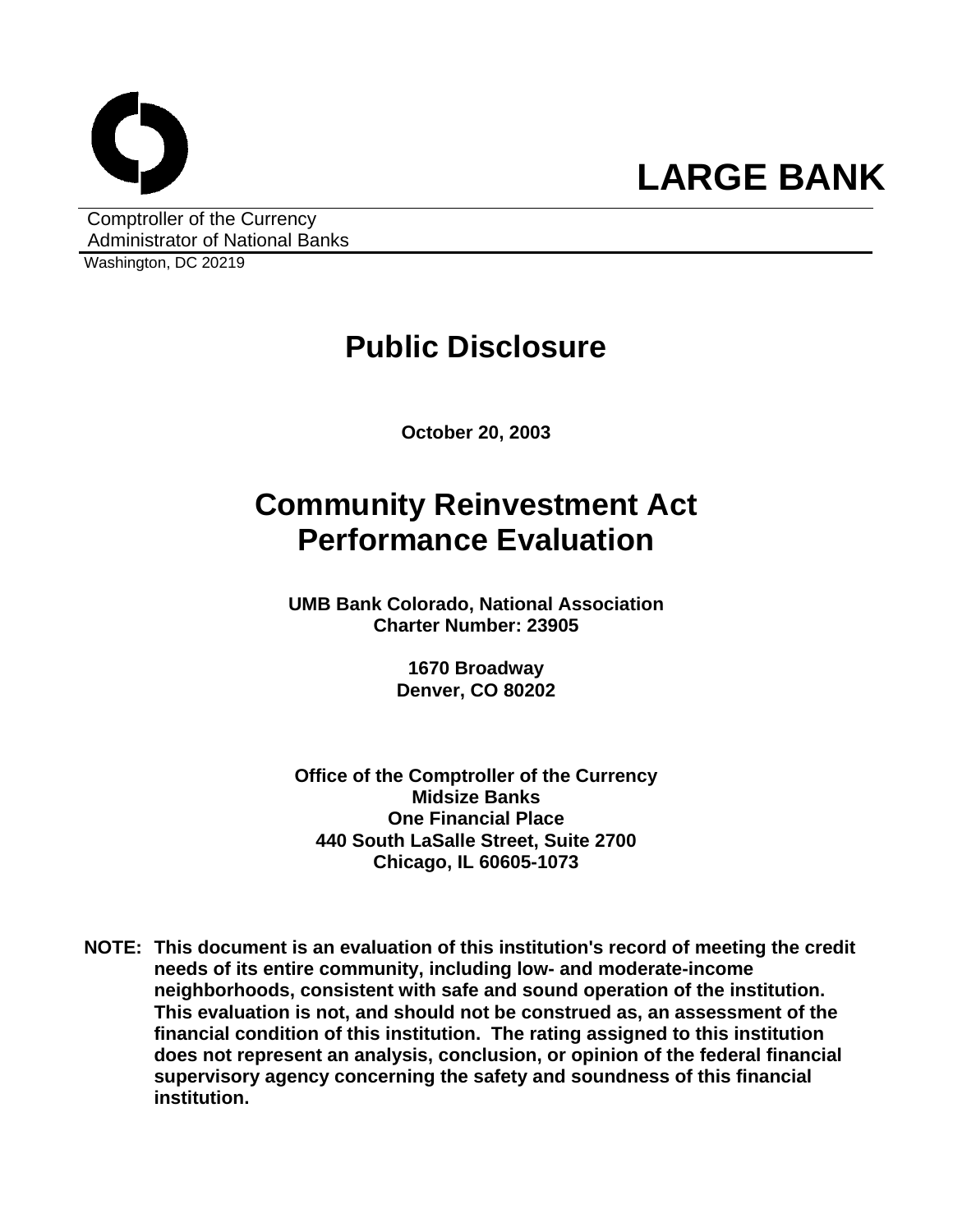## **Table of Contents**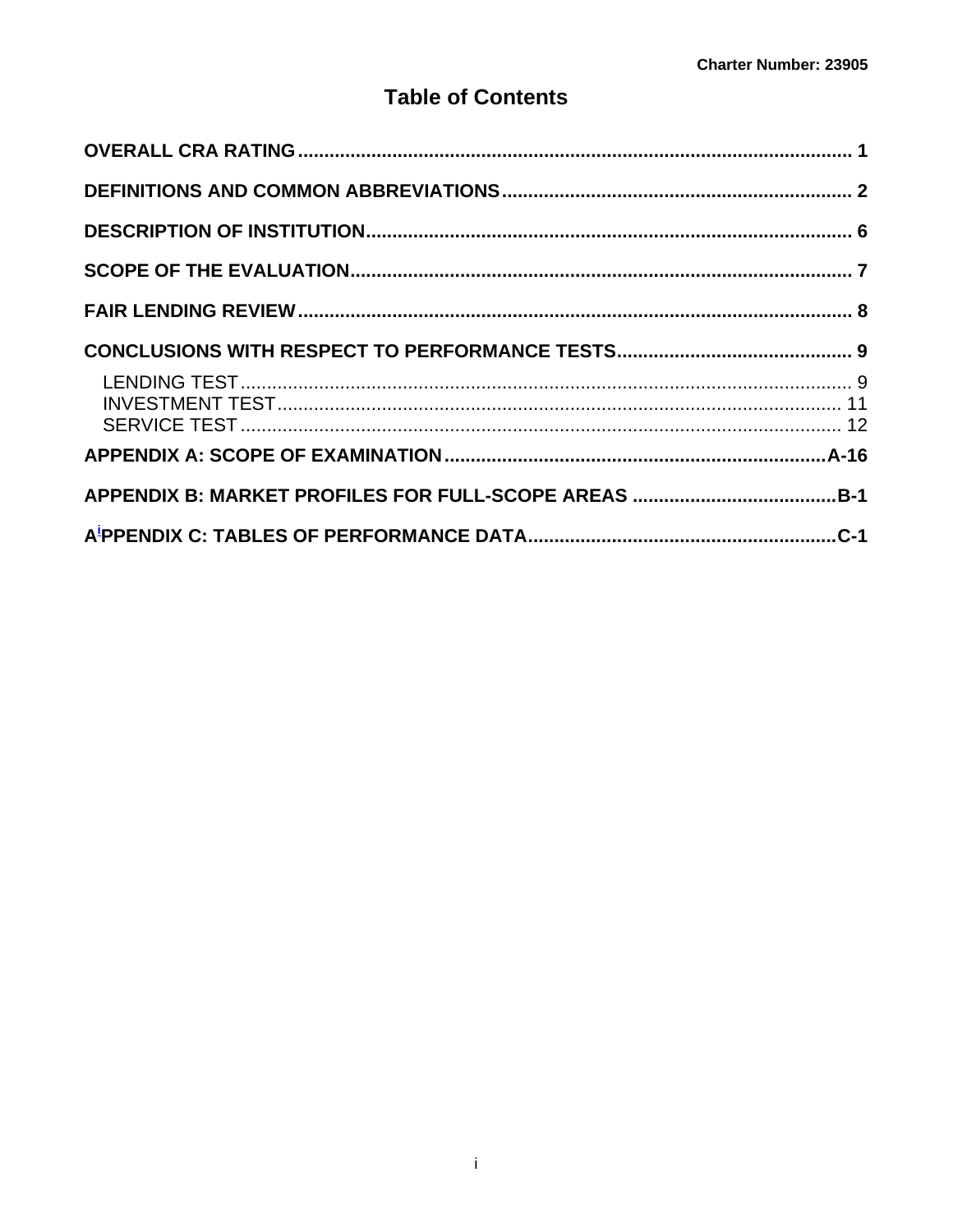# **Overall CRA Rating**

<span id="page-2-0"></span>**Institution's CRA Rating**: This institution is rated **Satisfactory**.

The following table indicates the performance level of **UMB Bank Colorado, National Association** (UMB-CO) with respect to the Lending, Investment, and Service Tests:

|                           | UMB Bank Colorado, National Association<br><b>Performance Tests</b> |                        |                     |  |  |  |  |  |  |  |
|---------------------------|---------------------------------------------------------------------|------------------------|---------------------|--|--|--|--|--|--|--|
| <b>Performance Levels</b> | Lending Test*                                                       | <b>Investment Test</b> | <b>Service Test</b> |  |  |  |  |  |  |  |
| Outstanding               |                                                                     |                        |                     |  |  |  |  |  |  |  |
| <b>High Satisfactory</b>  |                                                                     |                        | X                   |  |  |  |  |  |  |  |
| Low Satisfactory          |                                                                     | x                      |                     |  |  |  |  |  |  |  |
| Needs to Improve          |                                                                     |                        |                     |  |  |  |  |  |  |  |
| Substantial Noncompliance |                                                                     |                        |                     |  |  |  |  |  |  |  |

\* The lending test is weighted more heavily than the investment and service tests when arriving at an overall rating.

The major factors that support this rating include:

- UMB-CO's performance under the lending test is adequate in both the Denver and Colorado Springs MAs.
- Community development lending is significant, which has a positive impact on the Lending Test.
- UMB-CO's service delivery systems provide good access to low- and moderate-income geographies and individuals. Bank personnel provided their financial expertise through participation in community development services.
- UMB-CO provided an adequate level of qualified investments in the Denver and Colorado Springs MAs.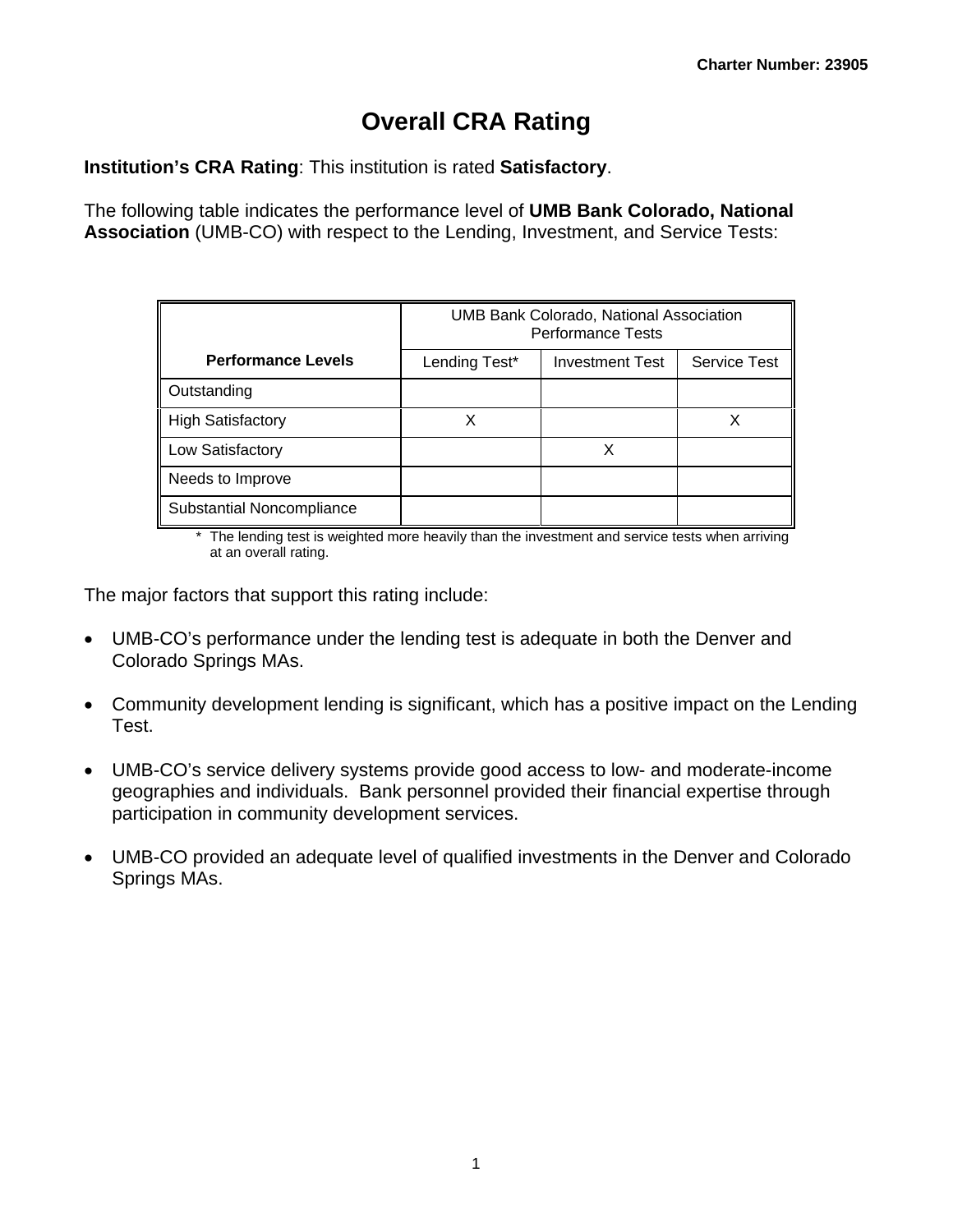# **Definitions and Common Abbreviations**

<span id="page-3-0"></span>The following terms and abbreviations are used throughout this performance evaluation, including the CRA tables. The definitions are intended to provide the reader with a general understanding of the terms, not a strict legal definition.

**Affiliate:** Any company that controls, is controlled by, or is under common control with another company. A company is under common control with another company if the same company directly or indirectly controls both companies. A bank subsidiary is controlled by the bank and is, therefore, an affiliate.

**Aggregate Lending:** The number of loans originated and purchased by all reporting lenders in specified income categories as a percentage of the aggregate number of loans originated and purchased by all reporting lenders in the MA/assessment area.

**Block Numbering Area (BNA):** A statistical subdivision of a county for grouping and numbering blocks in non-metropolitan counties where local census statistical area committees have not established census tracts. A BNA does not cross county lines.

**Census Tract (CT):** A small subdivision of metropolitan and other densely populated counties. Census tract boundaries do not cross county lines; however, they may cross the boundaries of metropolitan areas. Census tracts usually have between 2,500 and 8,000 persons, and their physical size varies widely depending upon population density. Census tracts are designed to be homogeneous with respect to population characteristics, economic status, and living conditions to allow for statistical comparisons.

**Community Development:** Affordable housing (including multifamily rental housing) for lowor moderate-income individuals; community services targeted to low- or moderate-income individuals; activities that promote economic development by financing businesses or farms that meet the size eligibility standards of the Small Business Administration's Development Company or Small Business Investment Company programs (13 CFR 121.301) or have gross annual revenues of \$1 million or less; or, activities that revitalize or stabilize low- or moderateincome geographies.

**Community Reinvestment Act (CRA):** the statute that requires the OCC to evaluate a bank's record of meeting the credit needs of its local community, consistent with the safe and sound operation of the bank, and to take this record into account when evaluating certain corporate applications filed by the bank.

**Consumer Loan(s):** A loan(s) to one or more individuals for household, family, or other personal expenditures. A consumer loan does not include a home mortgage, small business, or small farm loan. This definition includes the following categories: motor vehicle loans, credit card loans, home equity loans, other secured consumer loans, and other unsecured consumer loans.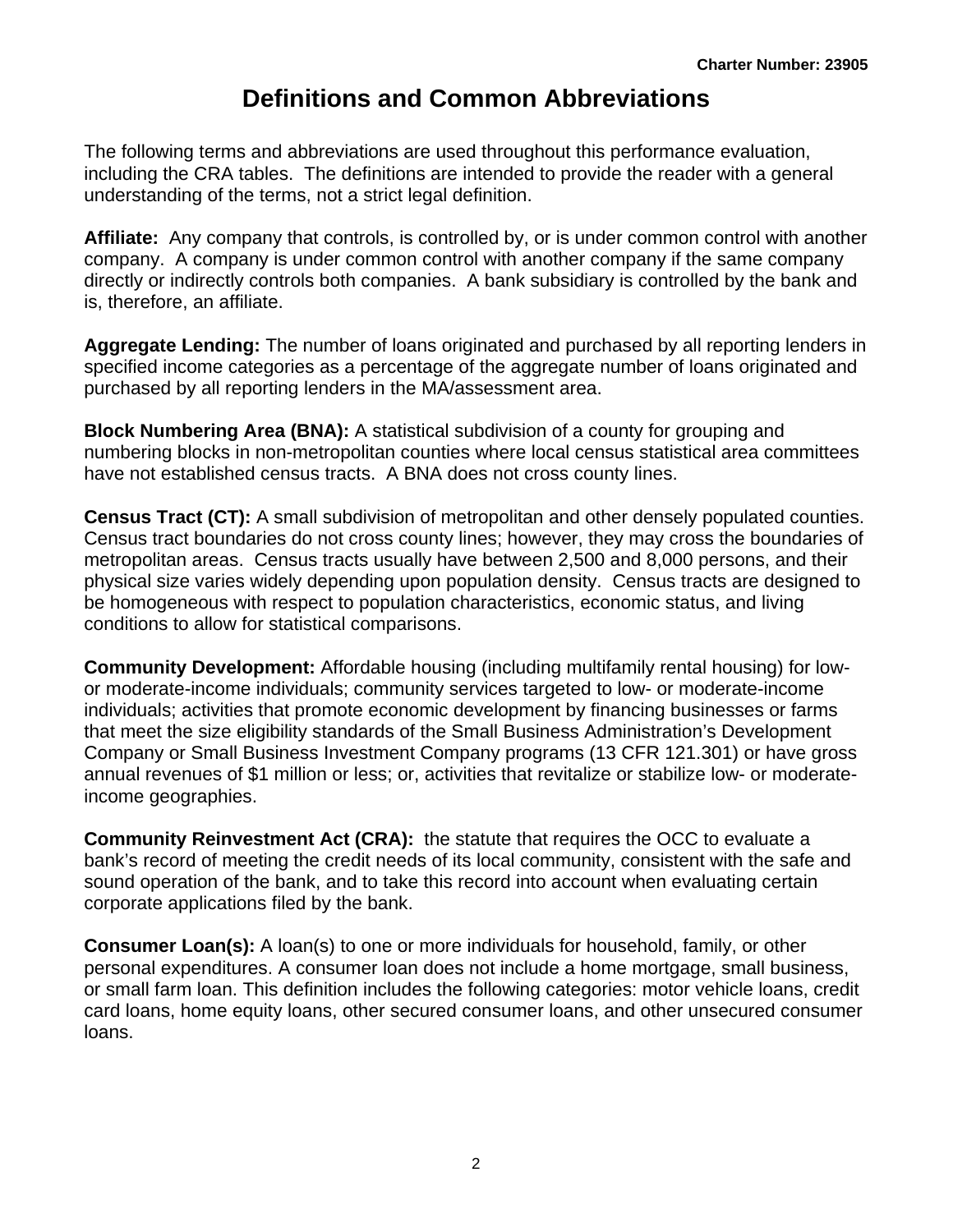**Family:** Includes a householder and one or more other persons living in the same household who are related to the householder by birth, marriage, or adoption. The number of family households always equals the number of families; however, a family household may also include non-relatives living with the family. Families are classified by type as either a marriedcouple family or other family, which is further classified into 'male householder' (a family with a male household and no wife present) or 'female householder' (a family with a female householder and no husband present).

**Full Review:** Performance under the Lending, Investment, and Service Tests is analyzed considering performance context, quantitative factors (e.g., geographic distribution, borrower distribution, and total number and dollar amount of investments), and qualitative factors (e.g., innovativeness, complexity, and responsiveness).

**Geography:** A census tract or a block numbering area delineated by the United States Bureau of the Census in the most recent decennial census.

**Home Mortgage Disclosure Act (HMDA):** The statute that requires certain mortgage lenders that do business or have banking offices in a metropolitan area to file annual summary reports of their mortgage lending activity. The reports include such data as the race, gender, and the income of applications, the amount of loan requested, and the disposition of the application (e.g., approved, denied, and withdrawn).

**Home Mortgage Loans:** such loans include home purchase and home improvement loans, as defined in the HMDA regulation. This definition also includes loans for multifamily (five or more families) dwellings, loans for the purchase of manufactured homes and refinancing of home improvement and home purchase loans.

**Household:** Includes all persons occupying a housing unit. Persons not living in households are classified as living in group quarters. In 100 percent tabulations, the count of households always equals the count of occupied housing units.

**Limited Review:** Performance under the Lending, Investment, and Service Tests is analyzed using only quantitative factors (e.g., geographic distribution, borrower distribution, total number and dollar amount of investments, and branch distribution).

**Low-Income:** Individual income that is less than 50 percent of the area median income, or a median family income that is less than 50 percent, in the case of a geography.

**Market Share:** The number of loans originated and purchased by the institution as a percentage of the aggregate number of loans originated and purchased by all reporting lenders in the MA/assessment area.

**Median Family Income (MFI):** The median income determined by the U.S. Census Bureau every ten years and used to determine the income level category of geographies. Also, the median income determined by the Department of Housing and Urban Development annually that is used to determine the income level category of individuals. For any given area, the median is the point at which half of the families have income above it and half below it.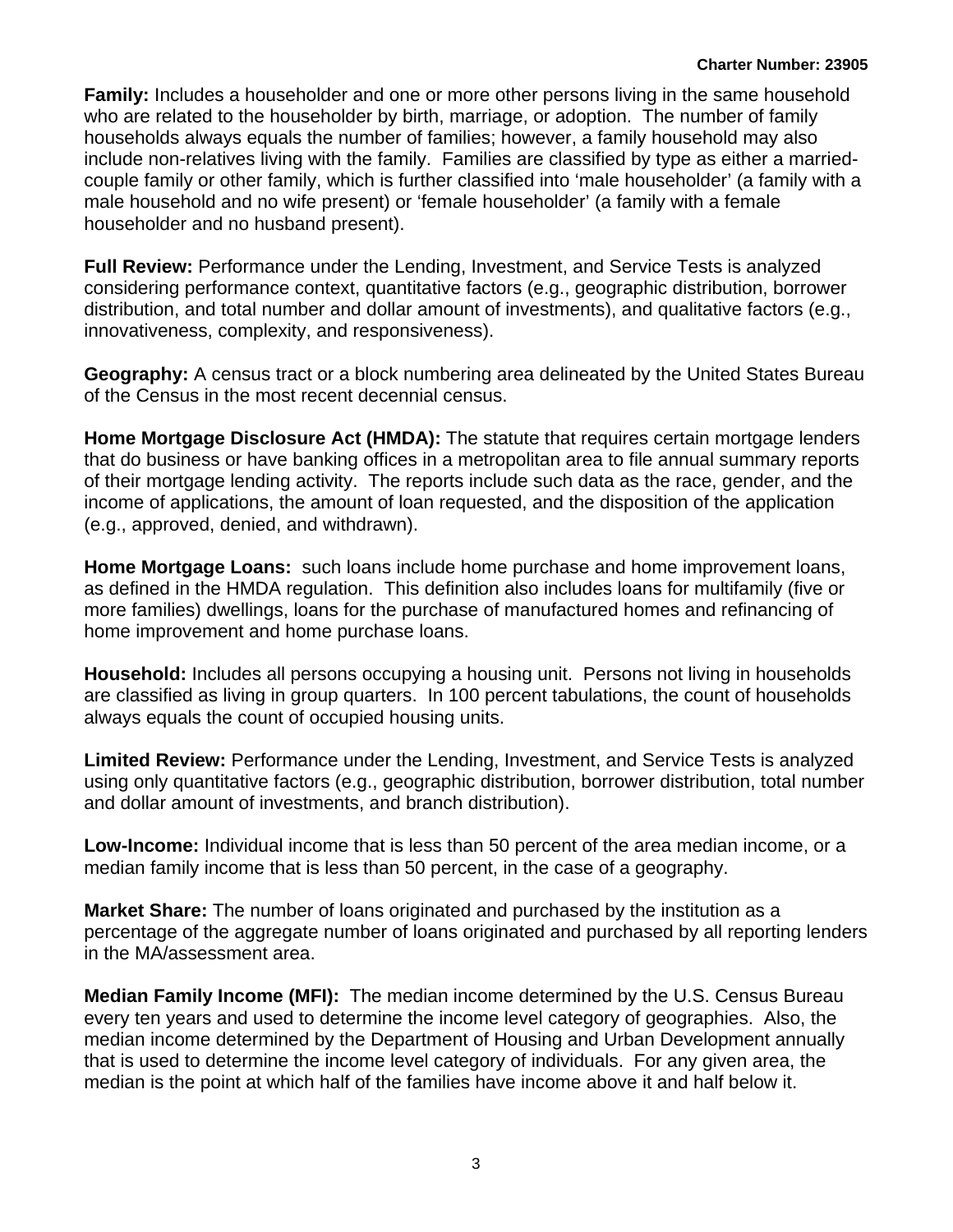**Metropolitan Area (MA):** Any primary metropolitan area (PMA), metropolitan area (MA), or consolidated metropolitan area (CMA), as defined by the Office of Management and Budget, with a population of 250,000 or more, and any other area designated as such by the appropriate federal financial supervisory agency.

**Middle-Income:** Individual income that is at least 80 percent and less than 120 percent of the area median income, or a median family income that is at least 80 percent and less than 120 percent, in the case of a geography

**Moderate-Income:** Individual income that is at least 50 percent and less than 80 percent of the area median income, or a median family income that is at least 50 percent and less than 80 percent, in the case of a geography.

**Multifamily:** Refers to a residential structure that contains five or more units**.**

**Other Products:** Includes any unreported optional category of loans for which the institution collects and maintains data for consideration during a CRA examination. Examples of such activity include consumer loans and other loan data an institution may provide concerning its lending performance.

**Owner-Occupied Units:** Includes units occupied by the owner or co-owner, even if the unit has not been fully paid for or is mortgaged.

**Qualified Investment:** A qualified investment is defined as any lawful investment, deposit, membership share, or grant that has as its primary purpose community development.

**Rated Area:** A rated area is a state or multi-state metropolitan area. For an institution with domestic branches in only one state, the institution's CRA rating would be the state rating. If an institution maintains domestic branches in more than one state, the institution will receive a rating for each state in which those branches are located. If an institution maintains domestic branches in two or more states within a multi-state metropolitan area, the institution will receive a rating for the multi-state metropolitan area.

**Small Loan(s) to Business(es):** A loan included in 'loans to small businesses' as defined in the Consolidated Report of Condition and Income (Call Report) and the Thrift Financial Reporting (TFR) instructions. These loans have original amounts of \$1 million or less and typically are either secured by nonfarm or nonresidential real estate or are classified as commercial and industrial loans. However, thrift institutions may also exercise the option to report loans secured by nonfarm residential real estate as "small business loans" if the loans are reported on the TFR as nonmortgage, commercial loans.

**Small Loan(s) to Farm(s):** A loan included in 'loans to small farms' as defined in the instructions for preparation of the Consolidated Report of Condition and Income (Call Report). These loans have original amounts of \$500,000 or less and are either secured by farmland, or are classified as loans to finance agricultural production and other loans to farmers.

**Tier One Capital:** The total of common shareholders' equity, perpetual preferred shareholders' equity with non-cumulative dividends, retained earnings and minority interests in the equity accounts of consolidated subsidiaries.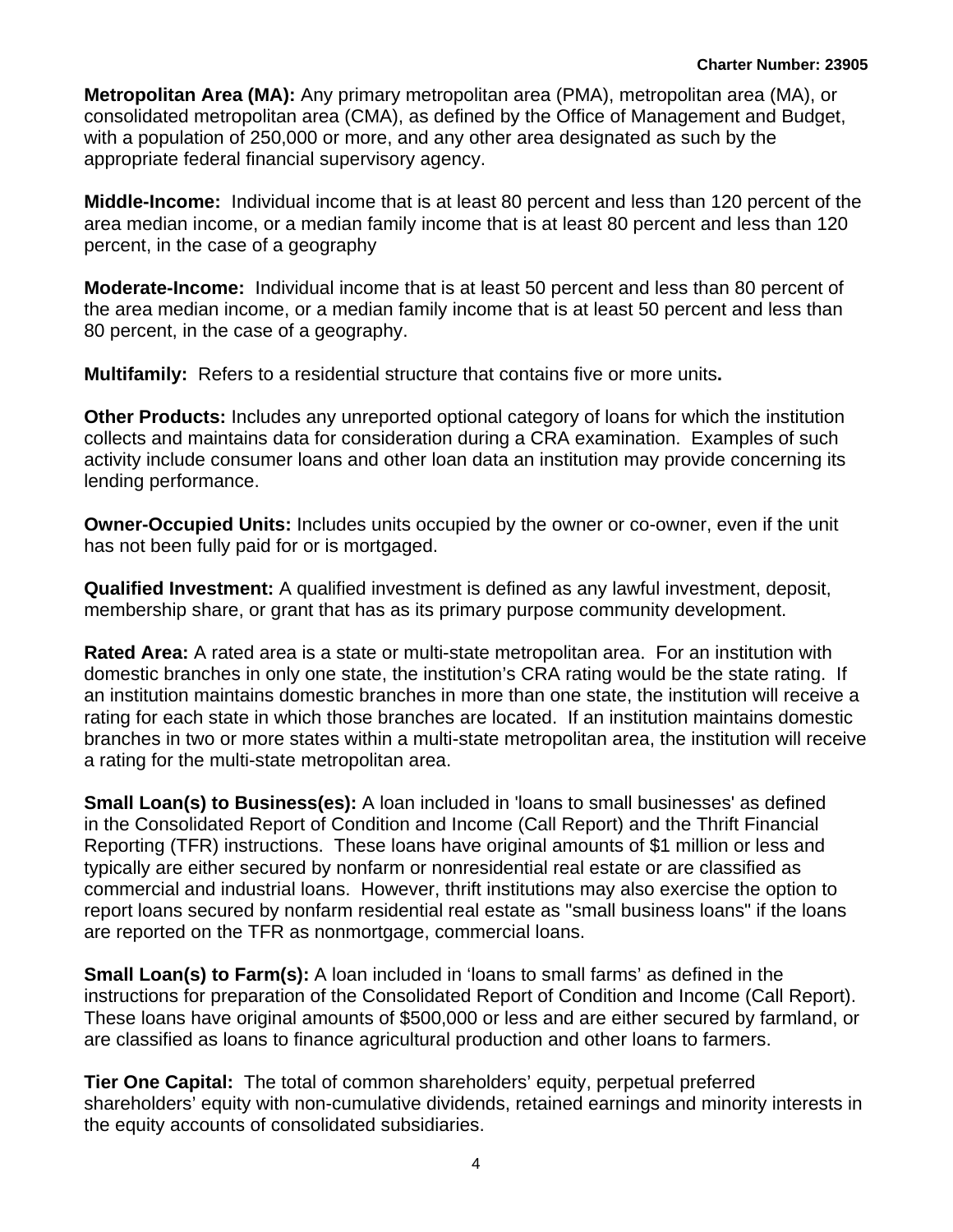**Upper-Income:** Individual income that is more than 120 percent of the area median income, or a median family income that is more than 120 percent, in the case of a geography.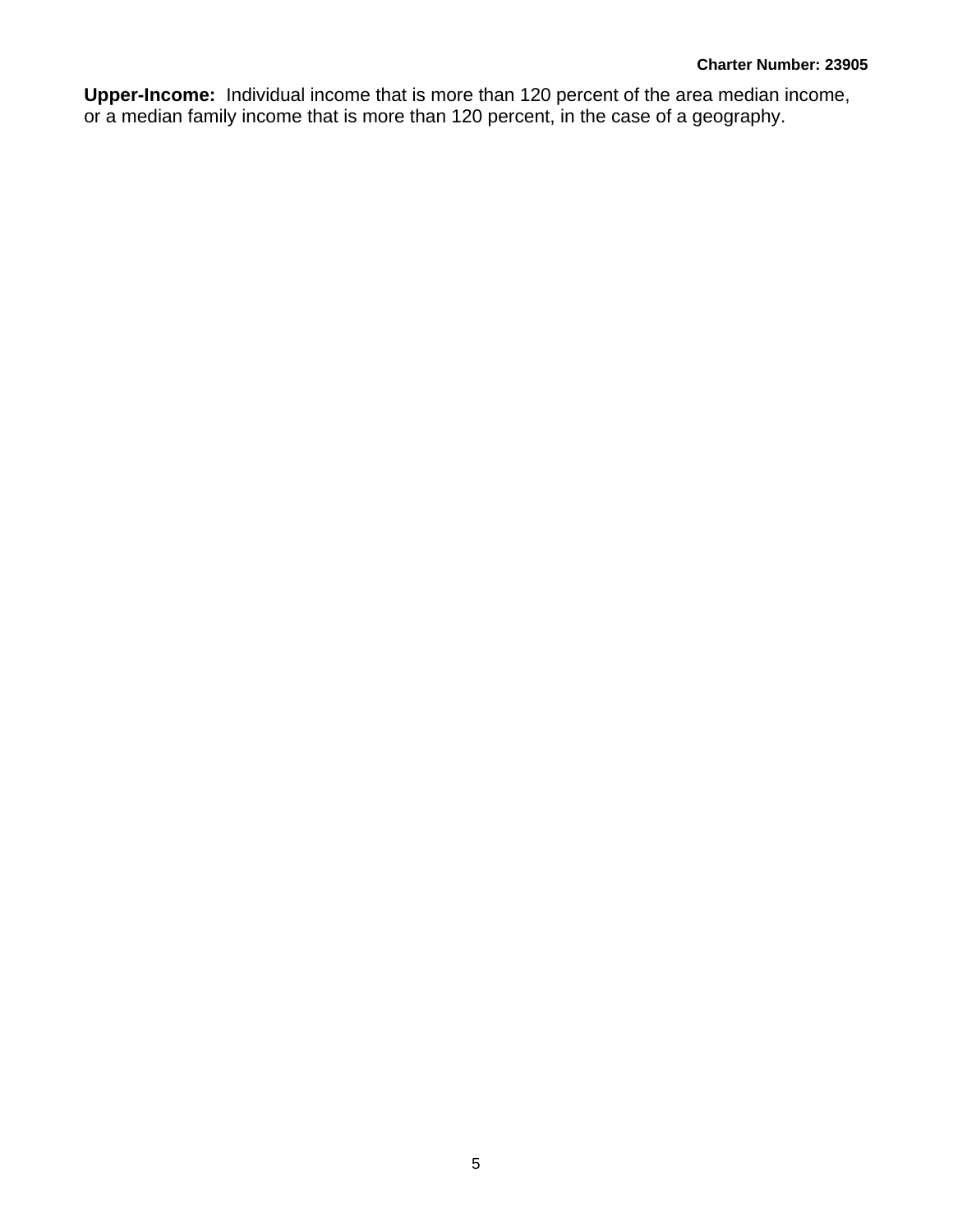## **Description of Institution**

<span id="page-7-0"></span>UMB Bank of Colorado, National Association (UMB-CO) is a \$390 million intrastate financial institution headquartered in Denver, Colorado. UMB is a wholly owned subsidiary of UMB Financial Corporation (UMBFC), a \$7 billion regional, multi-bank holding company headquartered in Kansas City, Missouri. UMBFC owns and operates four other national banks, one credit card bank, and one trust company, with 156 locations throughout Missouri, Kansas, Illinois, Oklahoma, Nebraska, and Colorado. UMBFC also owns the UMB Community Development Corporation (UMB CDC). The UMB CDC was designed to provide low-cost mortgages to developers for the rehabilitation of distressed properties, and to low- and moderate-income persons for owner-occupied home improvement purposes.

UMB-CO is a full-service banking institution, which offers a wide variety of retail and commercial banking services. In addition, UMB-CO offers other treasury management, electronic payment, trust, securities transfer, capital market, investment banking, brokerage, insurance, and mutual fund services. As of June 30, 2003, UMB-CO's loan portfolio, by dollar volume, consisted of 39 percent loans to individuals, 35 percent commercial loans, 25 percent real estate loans, and 1 percent other loans. Net loans represent 54 percent of total deposits and 46 percent of total assets. Tier 1 capital is \$28 million.

UMB-CO operates 11 branches and 26 Automated Teller Machines (ATMs) in the state of Colorado. Six branches and 16 ATMs are in the Denver MA, and five branches and 10 ATMs are in the Colorado Springs MA.

There are no legal, financial, or other factors that impede the bank's ability to help meet credit needs in its assessment areas. UMB-CO received a "Satisfactory" rating at its last CRA examination dated November 13, 2000.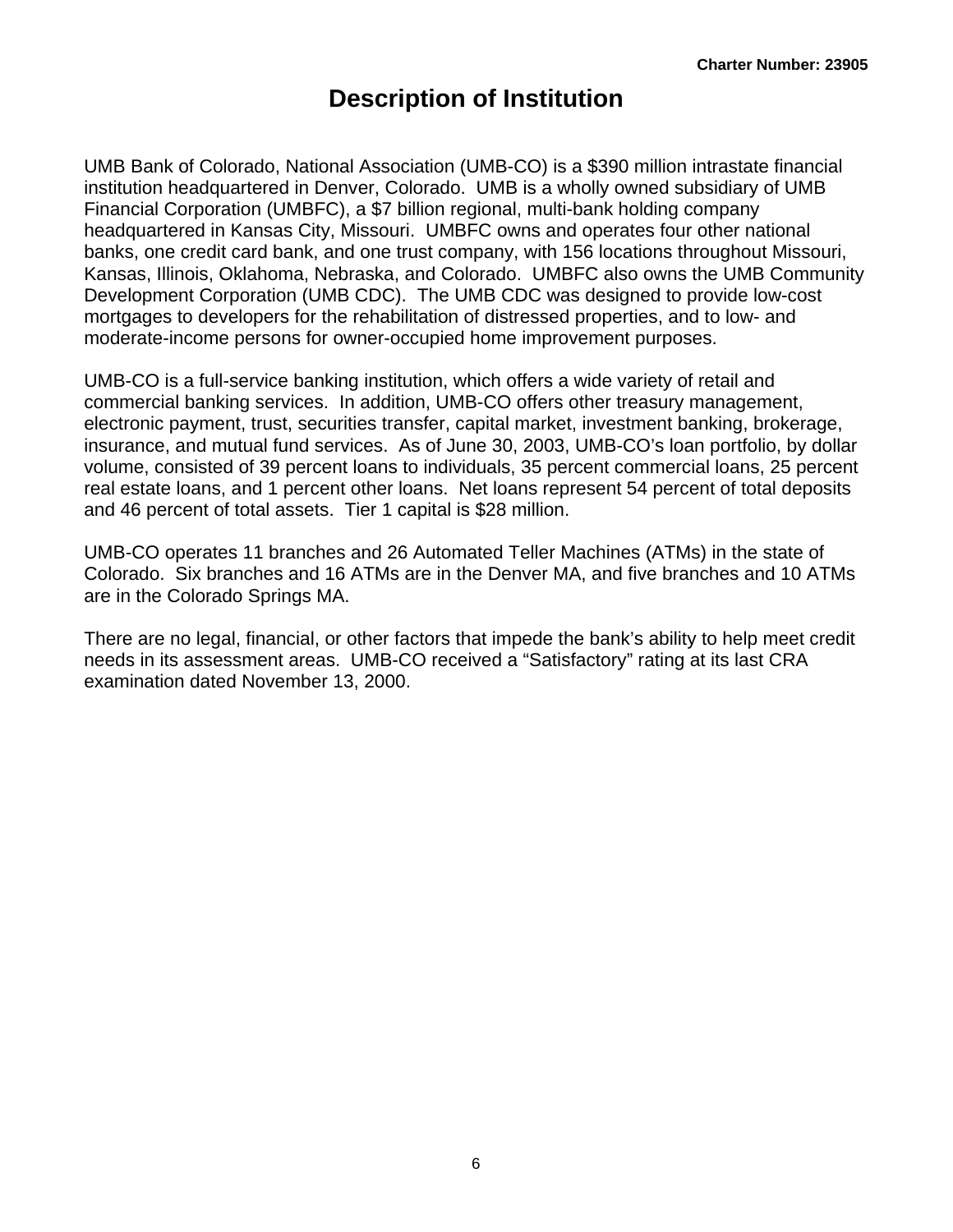## **Scope of the Evaluation**

#### <span id="page-8-0"></span>**Evaluation Period/Products Evaluated**

The evaluation period for the lending test, excluding community development loans, is January 1, 2000 through December 31, 2002. We evaluated consumer loans as they represent a substantial majority of the bank's business. As a percentage of total HMDA, small business, small farm, and consumer loans originated during our evaluation period, loans to individuals are 94 percent by number and 64 percent by dollar volume of loans in the Denver MA, and 76 percent by number of loans in the Colorado Springs MA. Therefore, an analysis of HMDA, small business, and small farm loan performance is not meaningful. Since the collection of consumer loan data is optional, there is no information available to compare this product with other lender's performance.

The evaluation period for the investment and service tests, and community development loans, is November 14, 2000 through October 20, 2003.

#### **Data Integrity**

We performed a data integrity examination in May 2003 to test the accuracy of consumer loan data. The examination included loans originated during our evaluation period. Errors identified from our review of the consumer loan data were not significant and did not impact the evaluation.

We evaluated information regarding community development loans, investments, and services during this examination.

#### **Selection of Areas for Full-Scope Review**

UMB-CO has two assessment areas (AAs) in the state of Colorado, which include the Denver MA and the Colorado Springs MA. We selected both MAs for full-scope reviews.

### **Ratings**

The bank's overall rating is based on its performance in the Denver and the Colorado Springs MAs. More weight is given to performance in the Denver MA since a majority of loans are in this AA. Approximately 91 percent of the number and 89 percent of the dollar volume of consumer loans originated during our evaluation period are in the Denver MA.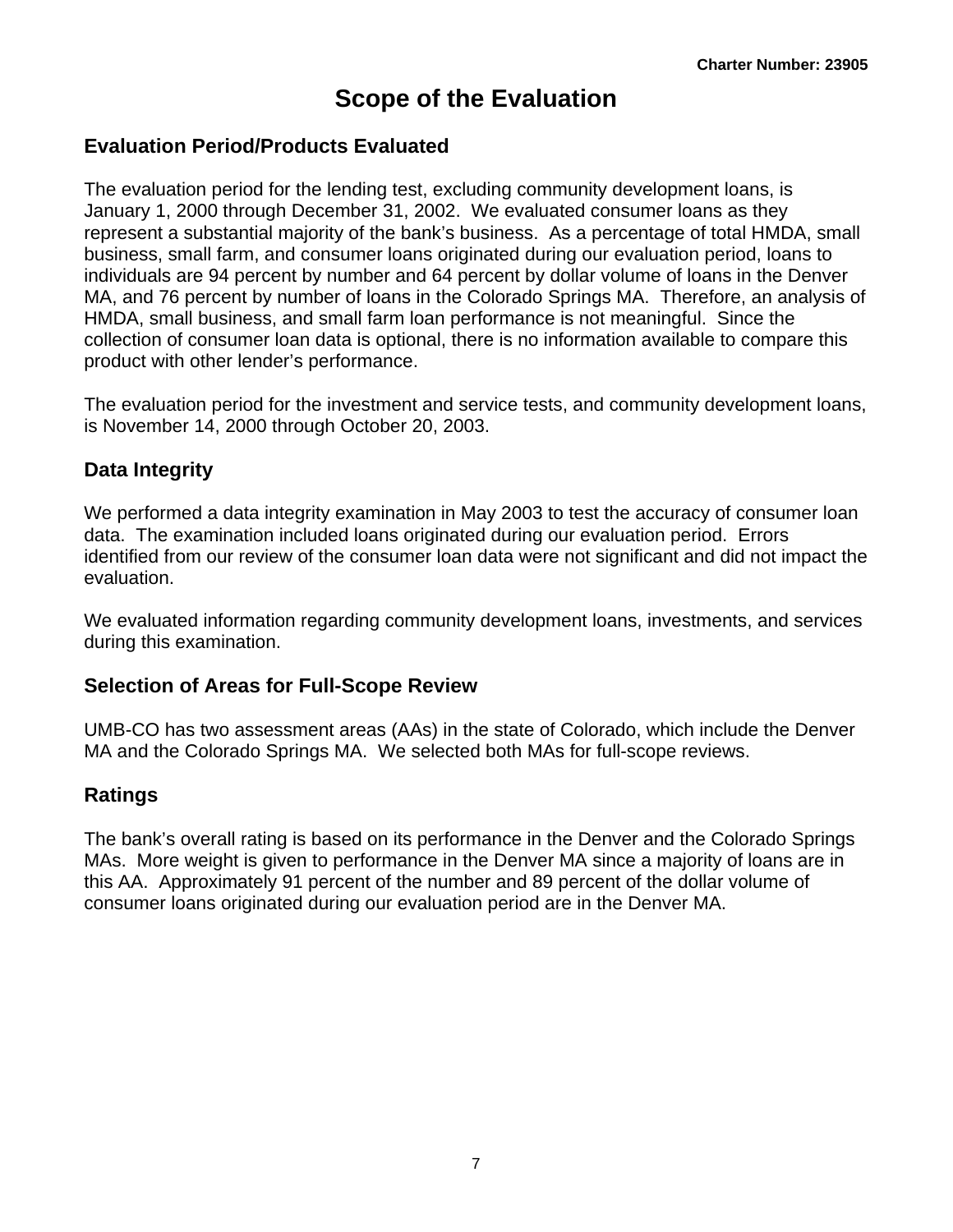# **Fair Lending Review**

<span id="page-9-0"></span>We found no evidence of illegal discrimination or other illegal credit practices.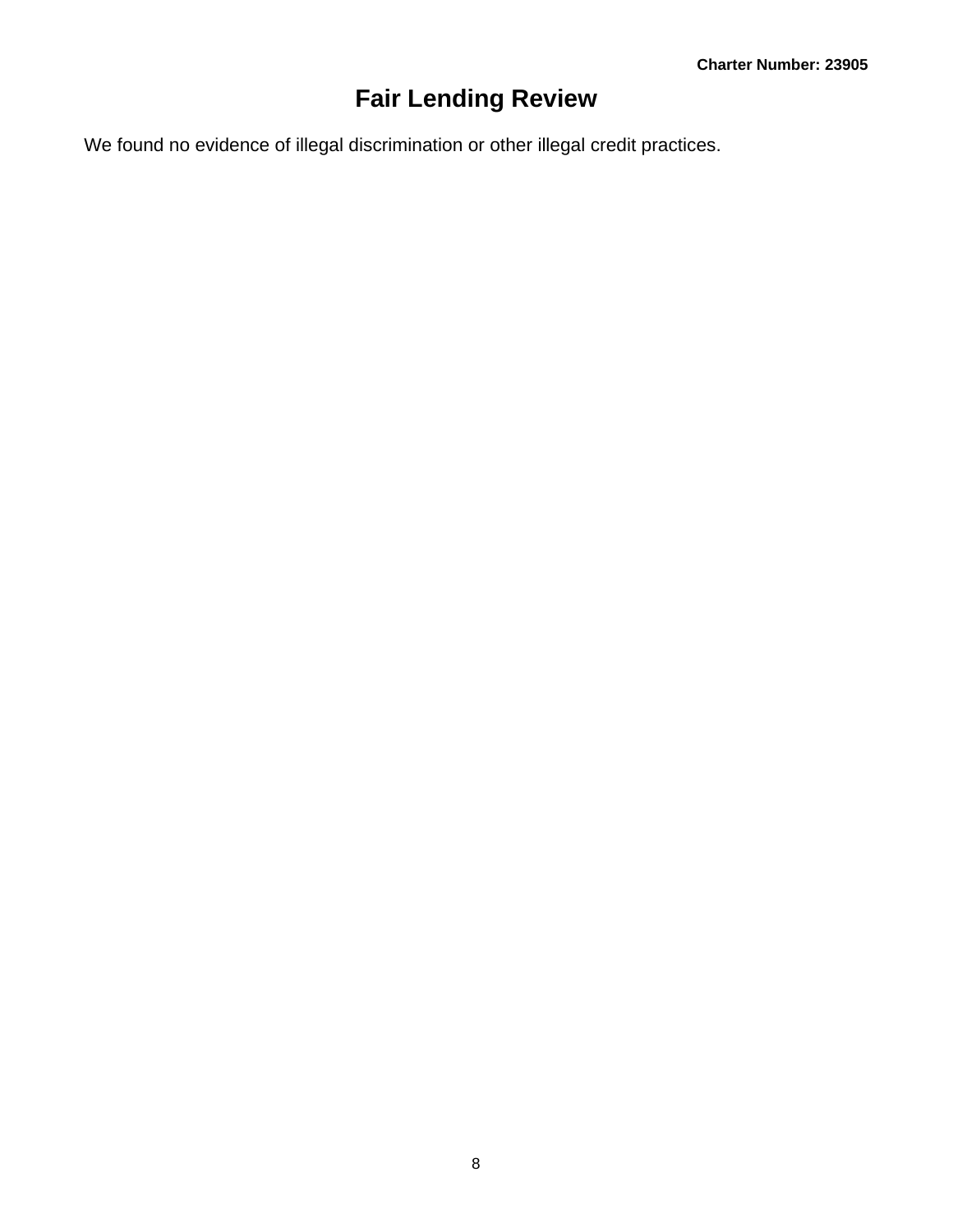# **Conclusions with Respect to Performance Tests**

## <span id="page-10-0"></span>**LENDING TEST**

We evaluated consumer loans in both the Denver and Colorado Springs MAs. As a percentage of total HMDA, small business, small farm, and consumer loan originations during our evaluation period, loans to individuals are 94 percent by number and 64 percent by dollar volume in the Denver MA. In the Colorado Springs MA, loans to individuals represent 76 percent of the number of originations. Therefore, an analysis of HMDA, small business, and small farm loan performance is not meaningful.

## **Conclusions for Areas Receiving Full-Scope Reviews**

The bank's performance under the lending test in Colorado is rated "High Satisfactory." Based on full-scope reviews, the bank's performance in the Denver and Colorado Springs MAs is good. The significant volume of community development lending positively impacted the Lending Test.

### **Lending Activity**

Refer to Tables 1 Lending Volume, and 1a Other Products, in appendix D for the facts and data used to evaluate the bank's lending activity.

Lending levels reflect adequate responsiveness to AA credit needs. Market share information for consumer loan products is not available.

UMB-CO's deposit market share in the Denver MA is less than one percent. In the Colorado Springs MA, deposit market share is three percent.

### **Distribution of Loans by Income Level of the Geography**

The distribution of consumer loans by income level of geography is adequate in both the Denver and Colorado Springs MAs. Consumer loans are the primary loan product for UMB-CO.

#### *Consumer Loans*

Refer to Table 13 in appendix D for the facts and data used to evaluate the geographic distribution of the bank's consumer loan originations and purchases.

In the Denver MA, the distribution of consumer loans in low-income census tracts is adequate considering that 33 percent of households in this area are below poverty level. The distribution of loans in moderate-income census tracts is also adequate with 14 percent of households below poverty level.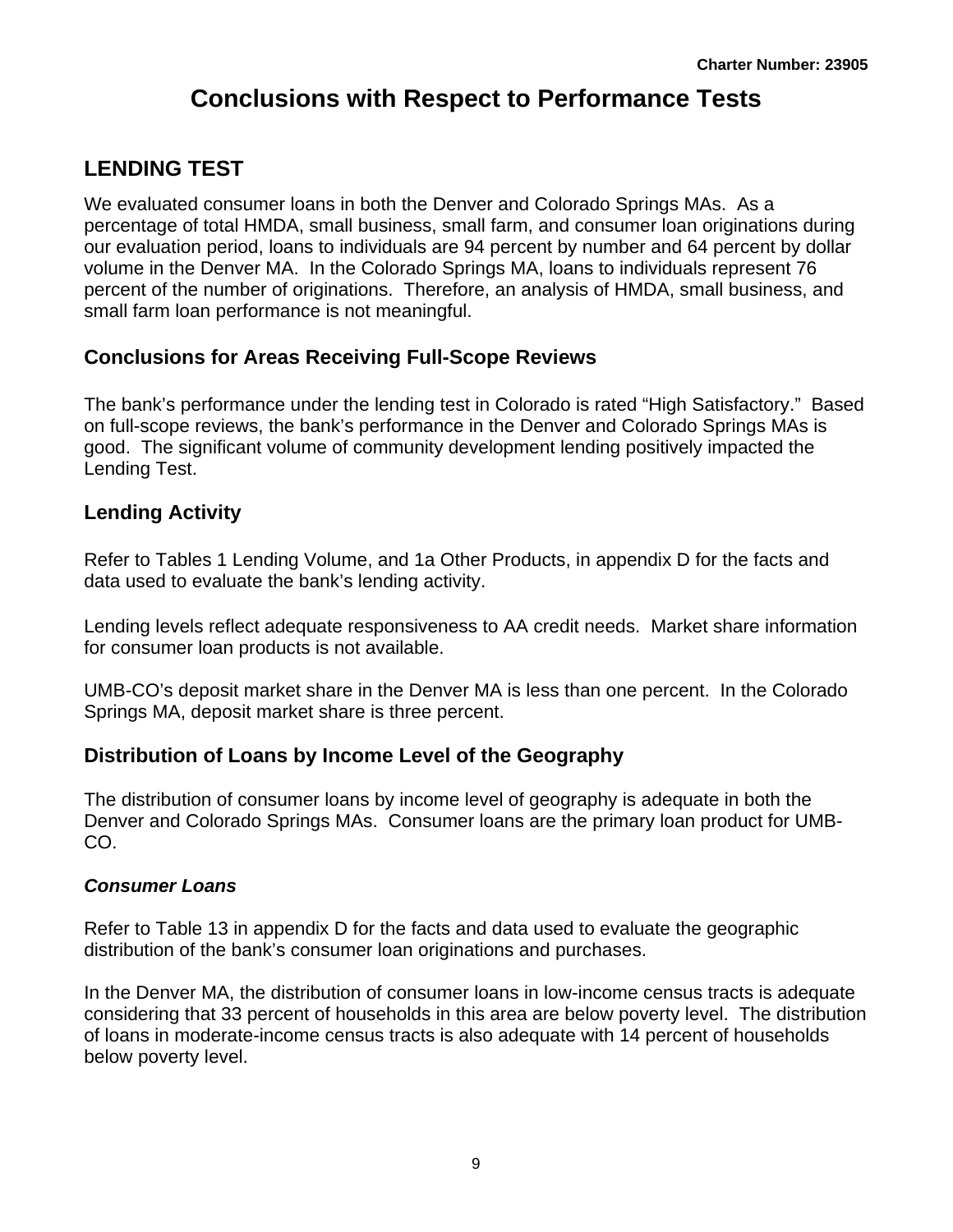In the Colorado Springs MA, the distribution of consumer loans in moderate-income census tracts is adequate considering that 17 percent of households in this area are below poverty level. UMB-CO did not originate any loans in low-income census tracts. However, only two percent of all households in the AA are in low-income census tracts.

#### *Lending Gap Analysis*

Our geographic distribution analysis included a review for any lending gaps in the Denver and Colorado Springs MAs, particularly in low- and moderate-income areas. We did not identify any unexplained conspicuous gaps in the bank's lending activity.

#### *Inside/Outside Ratio*

For the geographic distribution analysis, we performed an inside/outside ratio analysis. A majority of the bank's loans, 80 percent by number, originated to borrowers within the bank's AAs. We viewed the bank's inside/outside ratio as a positive characteristic in our assessment of lending performance.

## **Distribution of Loans by Income Level of the Borrower**

The distribution of consumer loans by income level of borrower is adequate in both the Denver and Colorado Springs MAs.

#### *Consumer Loans*

Refer to Table 13 in appendix D for the facts and data used to evaluate the borrower distribution of the bank's consumer loan originations and purchases.

In both the Denver and Colorado Springs MAs, the percentage of loans to low-income borrowers is adequate. Performance is considered adequate given a 10 percent poverty level in both AAs. The percentage of loans to moderate-income borrowers in both AAs is also adequate and comparable to demographics.

### **Community Development Lending**

Refer to Table 1 Lending Volume in appendix D for the facts and data used to evaluate the bank's level of community development lending. This table includes all CD loans, including multifamily loans that also qualify as CD loans.

Our analysis gave positive consideration to community development lending activities. The bank's responsiveness is excellent given its size, lending capacity, and opportunities in the AAs.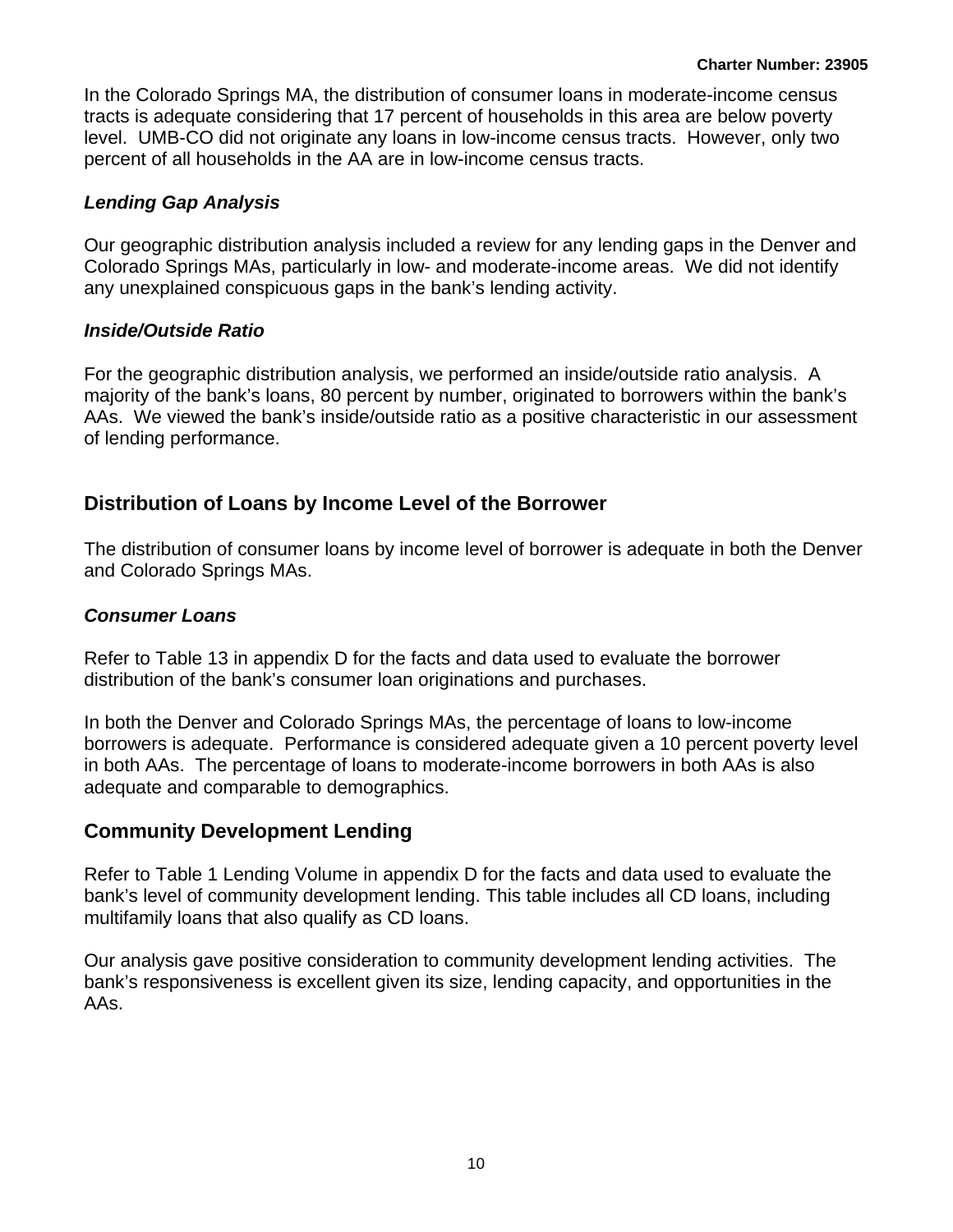<span id="page-12-0"></span>In the Denver MA, UMB-CO originated 17 community development loans totaling \$40 million over the evaluation period, including:

- Ten loans totaling \$22 million that revitalize or stabilize low- and moderate-income geographies;
- Five loans totaling \$17 million that promote economic development by financing small businesses; and
- Two loans totaling \$673 thousand that provided community services to low- and moderateincome individuals.

In the Colorado Springs MA, UMB-CO originated five community development loans totaling \$9 million over the evaluation period, including:

- Two loans totaling \$7 million that promote economic development by financing small businesses; and
- Three loans totaling \$2 million that help provide nursing home care for indigent individuals.

### **Product Innovation and Flexibility**

UMB-CO offers several programs that use flexible or innovative underwriting to assist low- and moderate-income individuals or geographies. Products include federal and state subsidized first-time homebuyer and low down payment assistance programs. UMB-CO does not track the volume of loans originated under these programs. Therefore, we were unable to evaluate the impact of product offerings in the AAs.

## **INVESTMENT TEST**

#### **Conclusions for Areas Receiving Full-Scope Reviews**

The bank's performance under the investment test in Colorado is rated "Low Satisfactory." Based on full-scope reviews, the bank's performance in the Denver and Colorado Springs MAs is adequate. Refer to Table 14 in appendix D for the facts and data used to evaluate the bank's level of qualified investments.

In the Denver MA, qualified investments and grants total \$525 thousand. Current period investments total \$475 thousand and prior period investments of \$50 thousand remain outstanding.

During the evaluation period, UMBFC invested an additional \$350 thousand into the UMB CDC for use in the Denver MA. Funds from the UMB CDC were used to purchase two loans from UMB-CO in October 2003. UMB-CO originated these loans in August 2003. One is a refinanced loan, purchased for \$333 thousand, to a nonprofit organization that provides dental health services primarily to low- and moderate-income individuals. Remaining funds from the UMB CDC, including the \$50 thousand prior period investment, were used to purchase a \$59 thousand loan to a borrower to construct a single-family residence in a low-income tract. The impact of the UMB CDC investment is not significant as a majority of the dollar volume involves the purchase of one loan originated during a prior evaluation period that is refinanced approximately every three months.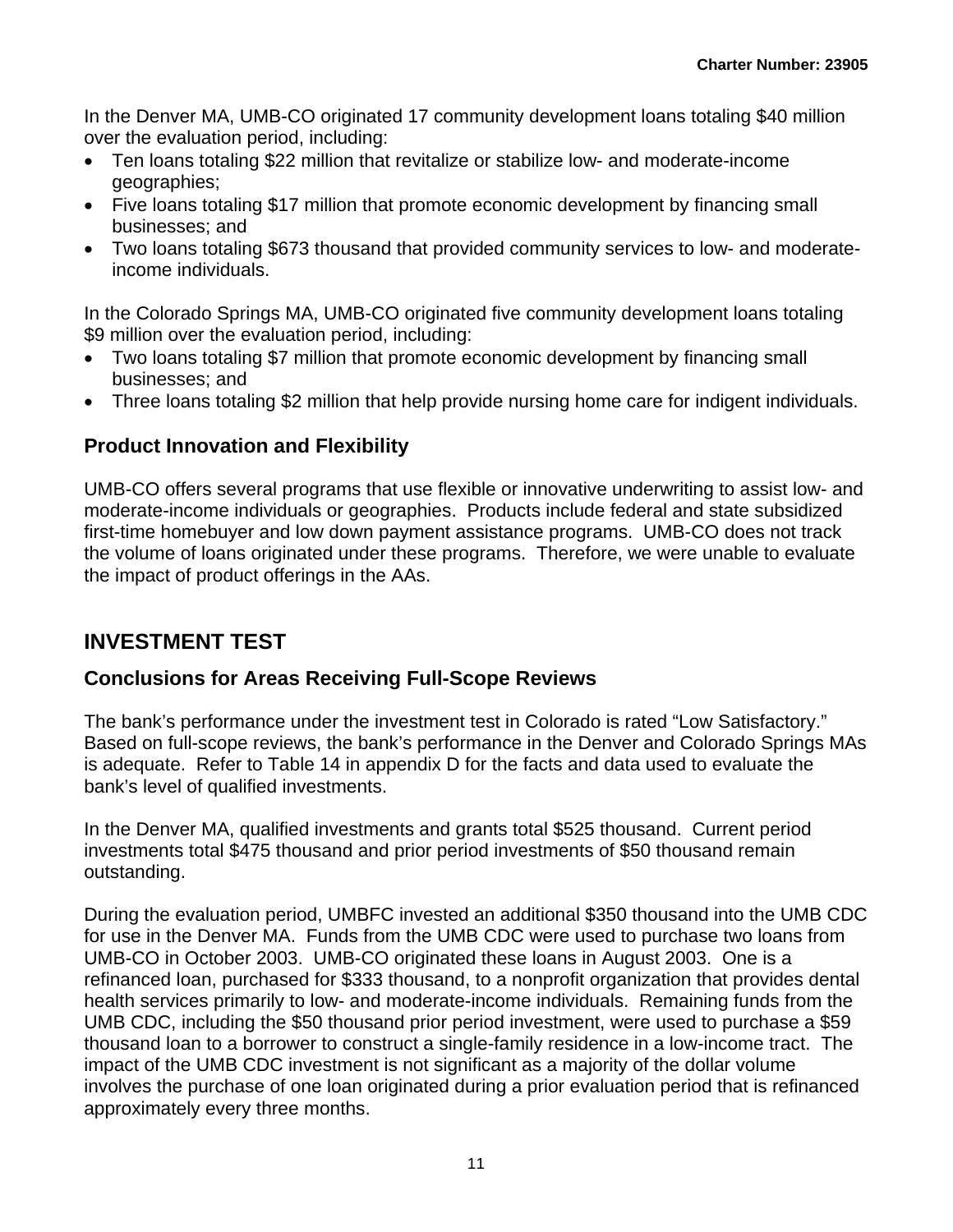<span id="page-13-0"></span>The remaining current period investments in the Denver MA include donations to various community development organizations totaling \$125 thousand. A majority of these donations, 87 percent by dollar volume, are to agencies that primarily serve low- and moderate-income individuals.

In the Colorado Springs MA, qualified investments and grants total \$905 thousand. Current period investments total \$56 thousand and prior period investments of \$849 thousand remain outstanding.

Current period investments include donations to various community development organizations totaling \$56 thousand. A majority of these donations, 66 percent by dollar volume, are to agencies that primarily provide community services to low- and moderateincome individuals. Another 28 percent of the donations helped revitalize and stabilize lowand moderate-income geographies.

A majority of prior period investments involve three school district bonds that remain outstanding from a prior evaluation period. Two of the school bonds, totaling \$260 thousand, were used to expand a high school in the AA, where a majority of students are from low- and moderate-income families. The remaining \$539 thousand bond helped renovate school buildings. A majority of the buildings are located in low- or moderate-income census tracts.

UMB-CO and the UMB CDC pooled resources to originate the remaining prior period investment in the Colorado Springs MA. Funds were used to make a loan to an affordable housing organization. UMB-CO originated the loan and subsequently sold loan participations to the UMB CDC in two installments. The first installment was in June 2003 for \$25 thousand and the second installment was in October 2003 also for \$25 thousand.

## **SERVICE TEST**

### **Conclusions for Areas Receiving Full-Scope Reviews**

The bank's performance under the Service Test in Colorado is rated "High Satisfactory." Based on full-scope reviews, the bank's performance in the Denver MA is adequate and in the Colorado Springs MA is excellent. Refer to Table 15 in appendix D for the facts and data used to evaluate the distribution of the bank's branch delivery system and branch openings and closings.

### **Retail Banking Services**

UMB-CO's branch delivery system is accessible to essentially all geographies and individuals of different income levels. In the Denver MA, the percentage of branches in moderate-income census tracts is adequate compared to demographics. In addition, one branch located in an upper-income geography is adjacent to a moderate-income census tract. In the Colorado Springs MA, the percentage of branches in moderate-income census tracts is excellent compared to demographics. All bank locations in middle- and upper-income geographies are adjacent to low- or moderate-income census tracts. Based on deposit market share, the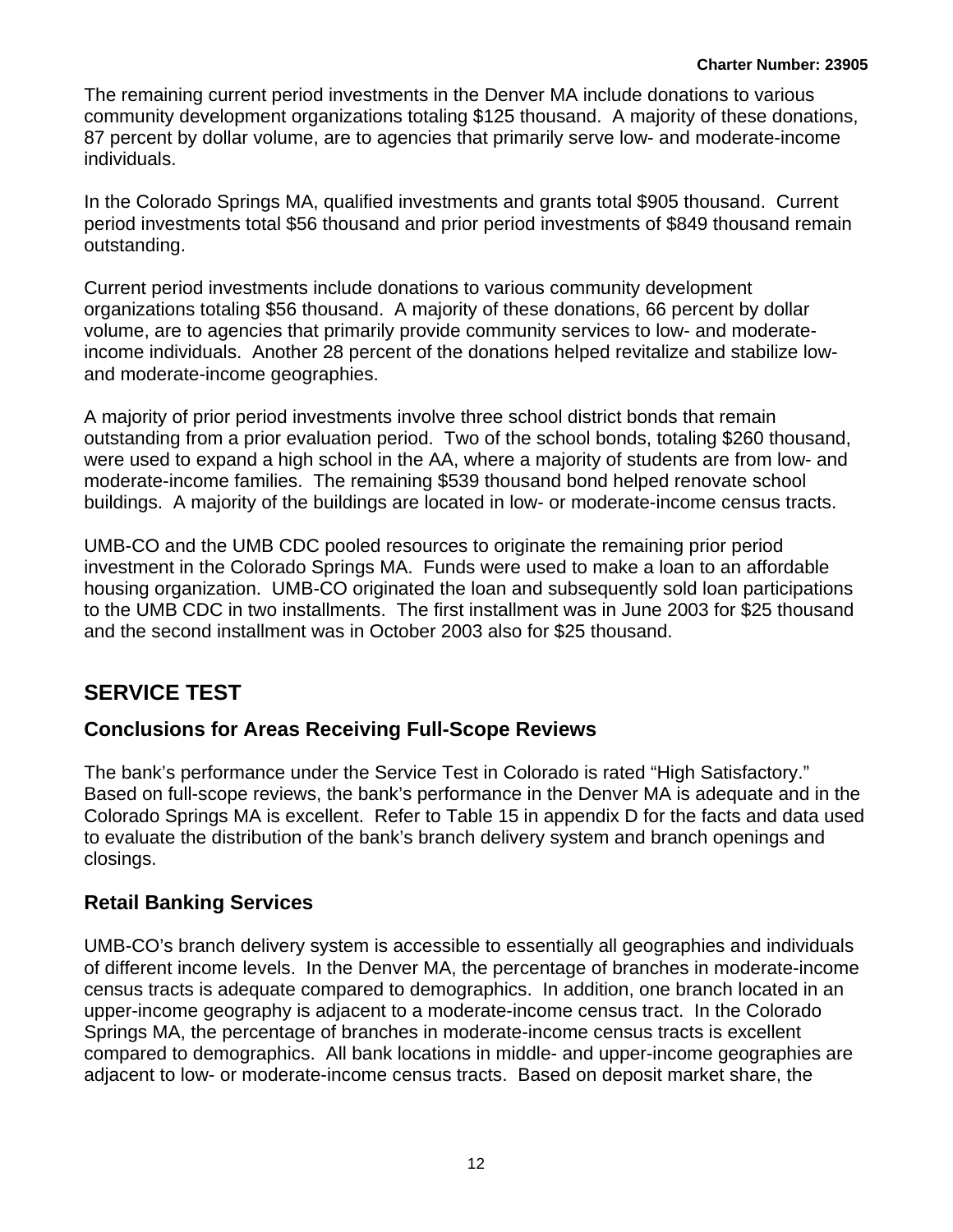bank's presence in the Colorado Springs MA is more significant at three percent. In the Denver MA, UMB-CO's deposit market share is less than one percent. There are no branches in low-income census tracts of either AA. However, the population percentages in low-income geographies are seven percent and two percent in the Denver and Colorado Springs MAs, respectively.

During the evaluation period, UMB-CO opened one branch in an upper-income census tract in the Denver MA. In the Colorado Springs MA, UMB-CO relocated a branch within the same moderate-income census tract and closed a grocery store branch in an upper-income geography that was unprofitable. UMB-CO did not close any branches in the Denver MA.

The distribution of ATMs helps provide good access to all geographies and individuals of different income levels. In the Denver MA, three (19 percent) of UMB-CO's 16 ATMs are located in moderate-income census tracts. Seven ATMs in middle- and upper-income census tracts are adjacent to low- and moderate-income geographies. Six locations accept deposits and seven have the option of displaying information in either English or Spanish. Our community contact identified Bilingual assistance as an identified need in the Denver MA. In the Colorado Springs MA, three (30 percent) of UMB-CO's 10 ATMs are located in moderateincome census tracts. Five ATMs in middle- and upper-income census tracts are adjacent to low- and moderate-income geographies. Five locations accept deposits and four have Spanish option screens. There are no ATMs in low-income census tracts of either AA.

Banking hours and services do not vary significantly. Hours of operation in moderate-income geographies are comparable to those offered at other branch locations.

Other alternative delivery systems offered by UMB-CO include:

- Electronic banking: Customers can access deposit accounts to check balances, view transactions, transfer funds, view imaged checks, reorder checks, conduct transfers between accounts and complete a mortgage application 24 hours per day, seven days per week through the bank's Internet site. Bill payment is offered for a fee. Telephone banking services also allow 24-hour access to accounts.
- Tax Freedom Program: Low- and moderate-income users of the bank's Internet site can prepare and file their tax returns at no cost.
- Low-cost checking: Value checking accounts do not have monthly service charges and requires \$100 to open.
- Bank by Mail: Allows customers to mail deposits, payments and messages to the bank.
- Government check cashing services: Customers can cash government checks, regardless of amount. Non-customers may cash government checks up to \$500 for a fee.
- BranchNet: Website development service offered to retail and commercial customers through UMBFC. This service assists customers in expanding their marketing efforts, including the design and maintenance of a website.

In addition, deposit account forms are available in Spanish to serve the growing Hispanic population in both the Denver and Colorado Springs MAs. UMB-CO does not maintain information to demonstrate the effectiveness or impact of alternative delivery systems in lowor moderate-income geographies or the use of these systems by low- and moderate-income individuals. Therefore, these services did not influence the service test performance.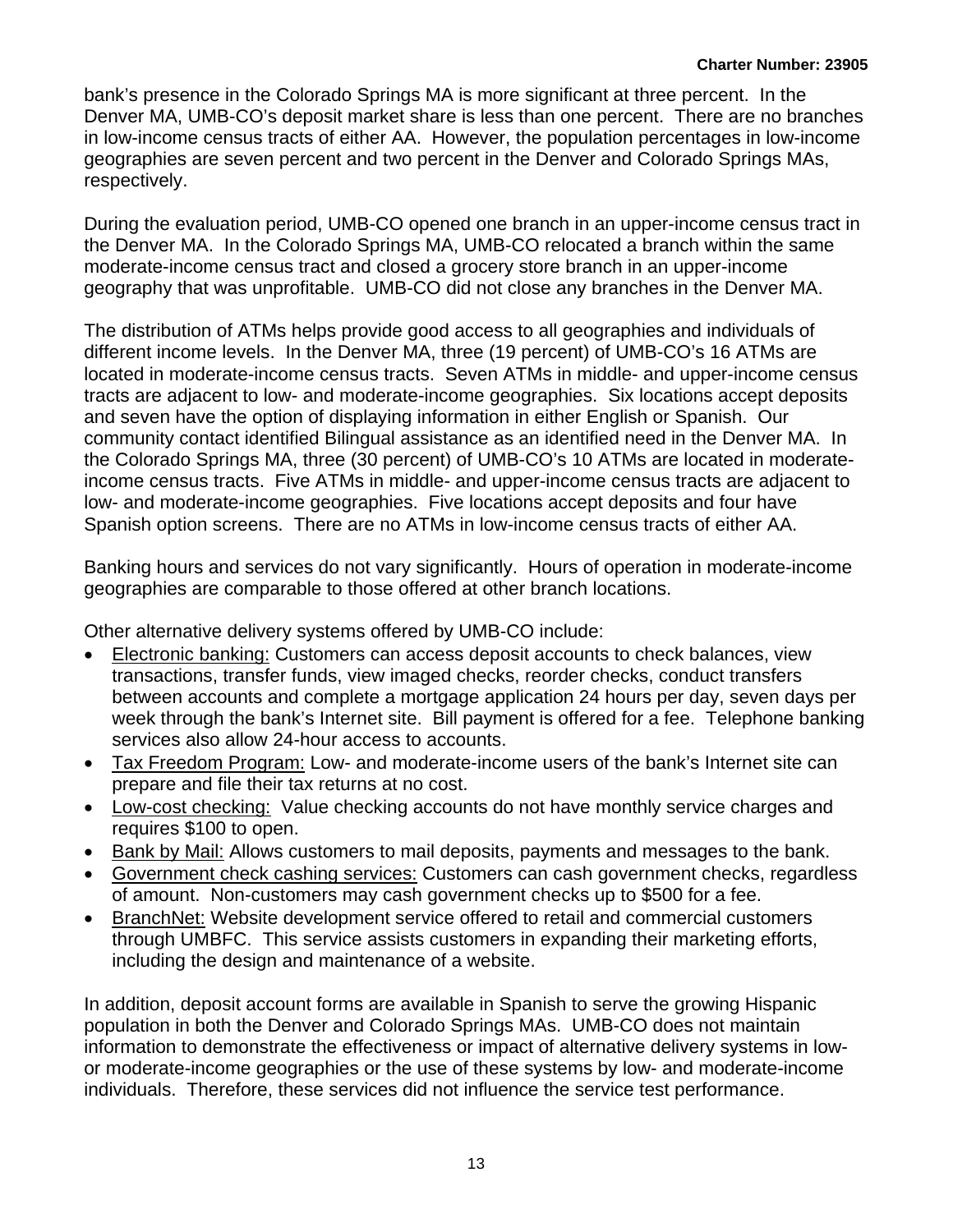## **Community Development Services**

UMB-CO provided an adequate level of community development services in both the Denver and Colorado Springs MAs.

In the Denver MA, bank staff provided their financial expertise to 19 different organizations that promote community development initiatives. Eighteen of the organizations provide community services to low- and moderate-income individuals. This includes an organization with a program that opens Individual Development Accounts for at-risk students with an initial balance of \$50. If the student pursues education after high school, the bank will match money saved at a rate of 50 percent.

In the Colorado Springs MA, bank staff provided their financial expertise to 10 different organizations that promote community development initiatives. Nine of the organizations provide community services to low- and moderate-income individuals. Services provided include food pantries, youth programs and senior citizen programs.

UMB-CO participates in the Colorado Quest program, which allows welfare recipients to withdraw payments by debit card at the bank's ATMs. Electronic Transfer Accounts are offered to individuals who receive periodic payments from the federal government. This supports the government's initiative to improve access to financial services and encourage low- and moderate-income individuals to establish accounts to receive their payments. UMB-CO also participates in the Temporary Aid to Needy Families program in which electronic cards are used to distribute benefits to persons without direct deposit accounts. Recipients can access their benefits through UMB-CO ATMs.

UMB-CO provides accounts to attorneys through the Colorado Lawyer Trust Account Foundation (COLTAF). Interest paid on these accounts by the bank is contributed to the COLTAF fund to help provide legal assistance and education to low- or moderate-income individuals. UMB-CO waives the account fees.

UMB-CO's Capital Markets division utilized their financial expertise to assist with structuring and underwriting a \$5 million community development loan that was placed with a financial services company in 2002. The loan helped with revitalization efforts in a moderate-income census tract. The property is located in an enterprise zone that is undergoing redevelopment.

Bank staff works with nonprofit and government organizations to establish programs that serve low- and moderate-income borrowers via the UMB CDC. UMB-CO's Trust division works with two nonprofit organizations in the Colorado Springs MA and one nonprofit agency in the Denver MA that provide services to low-income individuals.

In addition, the Human Resource department works with the following programs that are specifically designed to help low- and moderate-income individuals find employment:

- Job Corps: Program designed for at-risk young people, ages 16-24. Provides integrated academic, vocational, and social skills training to help participants gain independence and quality jobs.
- Center for Women's Employment and Education: The mission of the organization is to help low-income single parents and families develop and expand skills to gain continuous and meaningful employment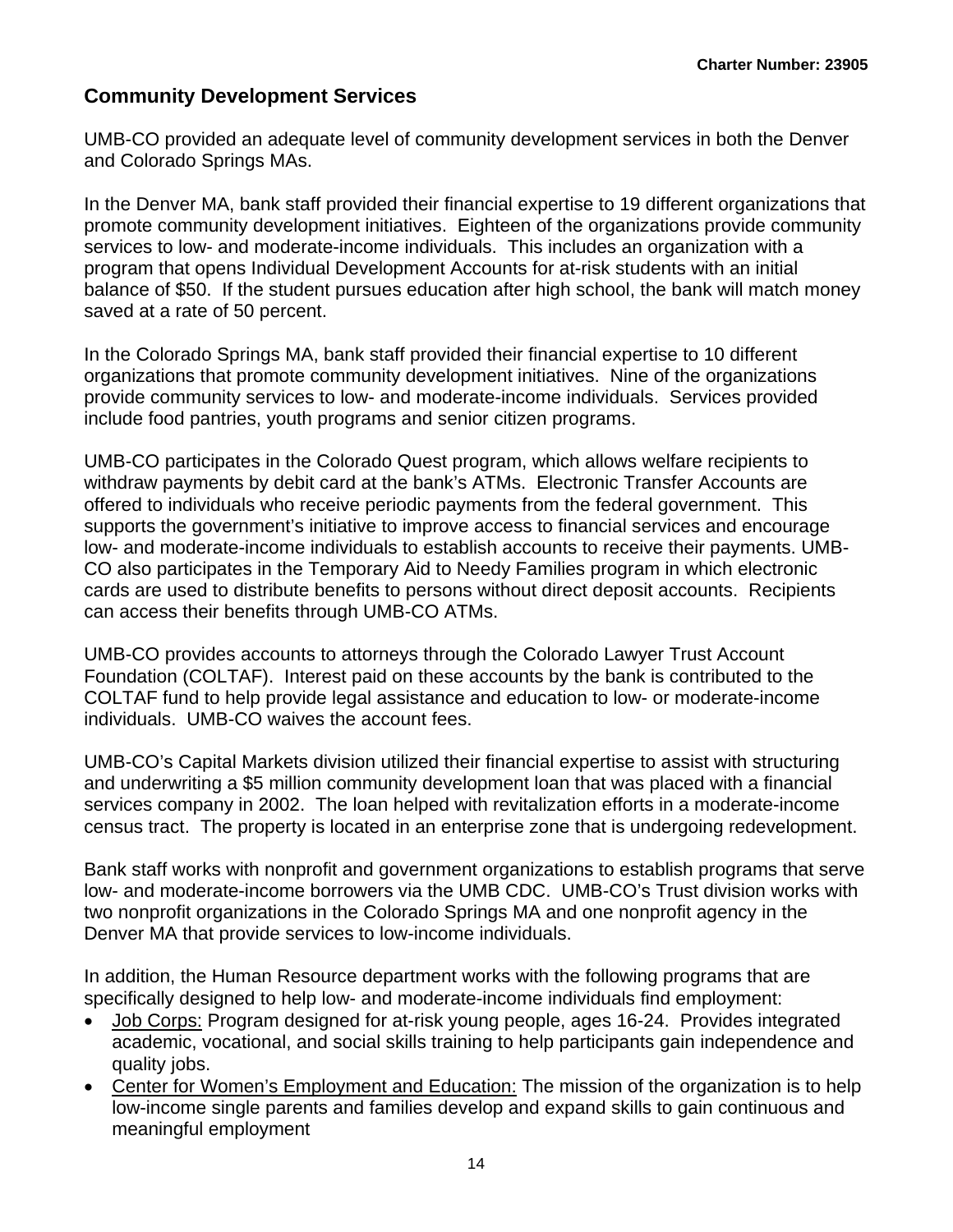• Welfare to Work and Work Opportunity Tax Credit Programs: Programs assist low- and moderate-income individuals with finding employment.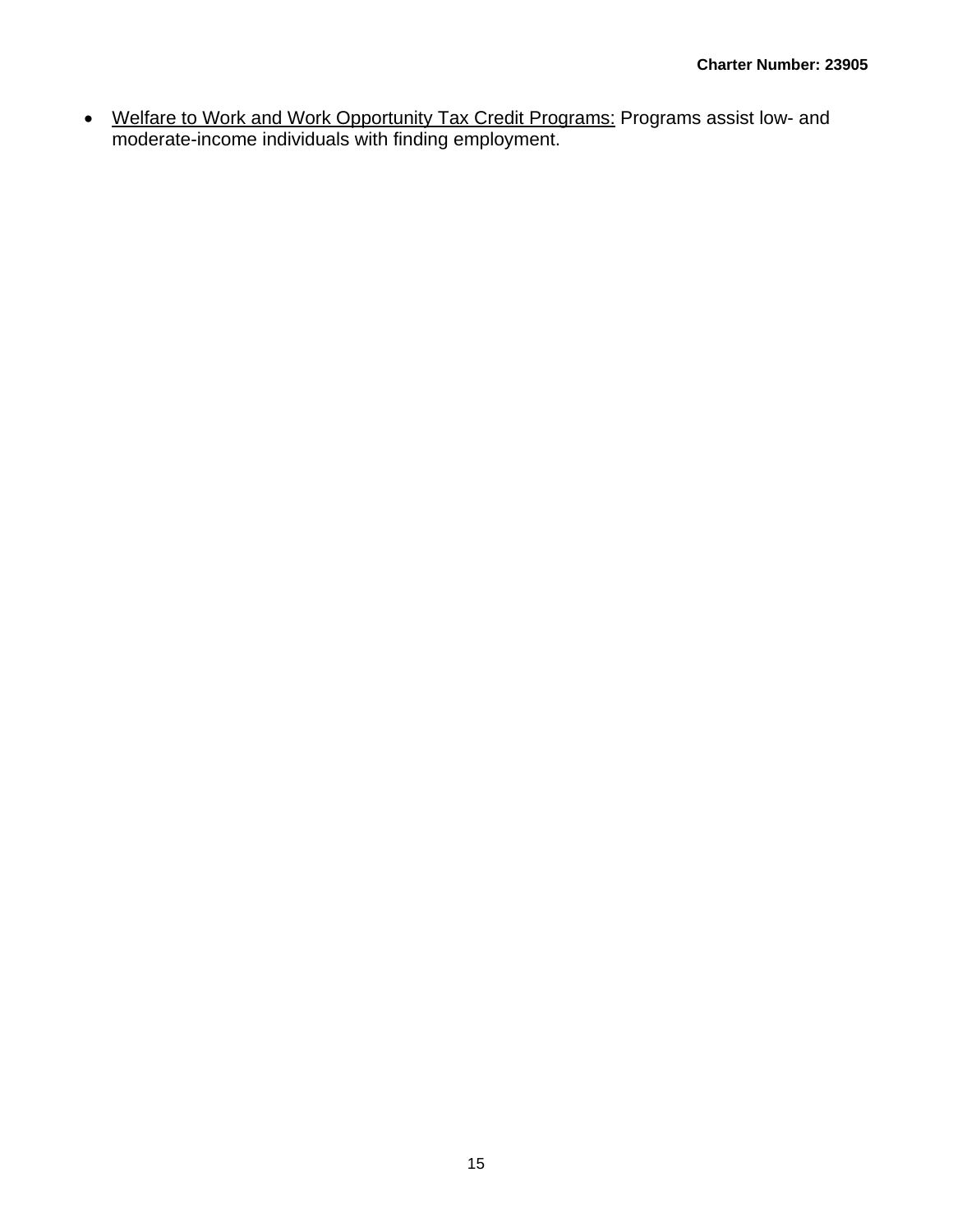## **Appendix A: Scope of Examination**

<span id="page-17-0"></span>The following table identifies the time period covered in this evaluation, affiliate activities that were reviewed, and loan products considered. The table also reflects the metropolitan and non-metropolitan areas that received comprehensive examination review (designated by the term "full-scope").

| <b>Time Period Reviewed</b>                           | Lending Test (excludes CD Loans): 01/01/00 to 12/31/02<br><b>Investment and Service Tests and</b><br>CD Loans: 11/14/00 to 10/20/03 |                                                                                                                                          |  |  |  |  |
|-------------------------------------------------------|-------------------------------------------------------------------------------------------------------------------------------------|------------------------------------------------------------------------------------------------------------------------------------------|--|--|--|--|
| <b>Financial Institution</b>                          |                                                                                                                                     | <b>Products Reviewed</b>                                                                                                                 |  |  |  |  |
| UMB Bank, Colorado, N.A. (UMB-CO)<br>Denver, Colorado |                                                                                                                                     | <b>Consumer Loans; Community</b><br>Development Loan Data; Qualified<br>Investments; Retail and Community<br><b>Development Services</b> |  |  |  |  |
| Affiliate(s)                                          | <b>Affiliate</b><br>Relationship                                                                                                    | <b>Products Reviewed</b>                                                                                                                 |  |  |  |  |
| UMB CDC                                               | Subsidiary of<br><b>UMBFC</b>                                                                                                       | <b>Qualified Investments</b>                                                                                                             |  |  |  |  |
| List of Assessment Areas and Type of Examination      |                                                                                                                                     |                                                                                                                                          |  |  |  |  |
| <b>Assessment Area</b>                                | <b>Type of Exam</b>                                                                                                                 | <b>Other Information</b>                                                                                                                 |  |  |  |  |
| Denver MA<br>#2080<br>Colorado Springs MA #1720       | Full-scope<br>Full-scope                                                                                                            |                                                                                                                                          |  |  |  |  |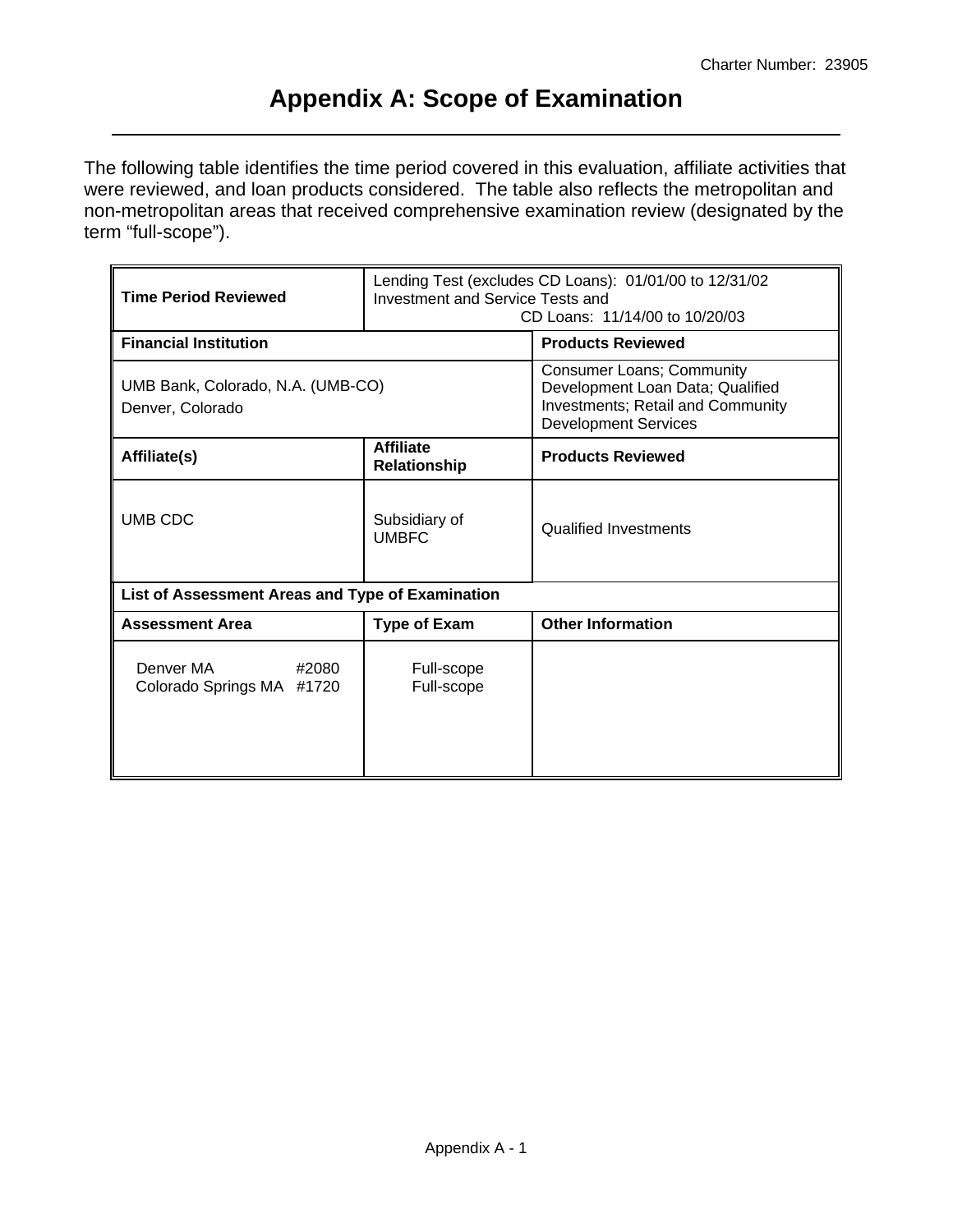# <span id="page-18-0"></span>**Appendix B: Market Profiles for Full-Scope Areas**

## **Table of Contents**

## **Market Profiles for Areas Receiving Full-Scope Reviews**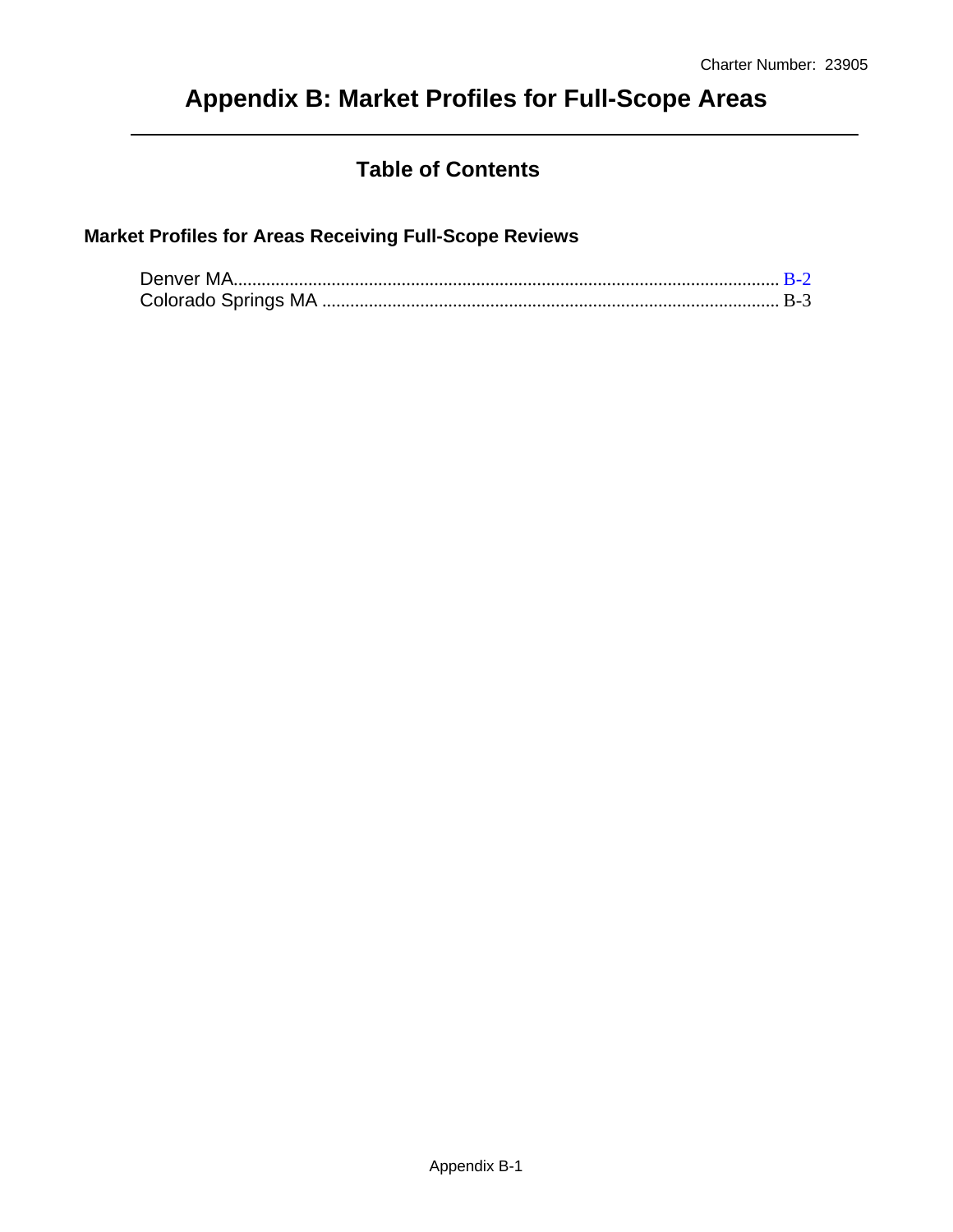| Demographic Information for Full-Scope Area: Denver MA                                                                |                                      |                                                            |                         |     |                   |                    |  |  |  |  |  |  |  |
|-----------------------------------------------------------------------------------------------------------------------|--------------------------------------|------------------------------------------------------------|-------------------------|-----|-------------------|--------------------|--|--|--|--|--|--|--|
| Demographic Characteristics                                                                                           | #                                    | Low<br>$%$ of<br>#                                         | Moderate<br>$%$ of #    |     | Upper<br>$%$ of # | $NA^*$<br>$%$ of # |  |  |  |  |  |  |  |
| Geographies (Census Tracts/BNAs)                                                                                      | 498                                  | 7%                                                         | 22%                     | 33% | 21%               | 17%                |  |  |  |  |  |  |  |
| Population by Geography                                                                                               | 1,622,980                            | 7%                                                         | 24%                     | 43% | 26%               | 0%                 |  |  |  |  |  |  |  |
| Owner-Occupied Housing by<br>Geography                                                                                | 399,963                              | 4%                                                         | 20%                     | 45% | 31%               | 0%                 |  |  |  |  |  |  |  |
| Businesses by Geography                                                                                               | 171,064                              | 8%                                                         | 21%                     | 37% | 34%               | $< 1\%$            |  |  |  |  |  |  |  |
| Farms by Geography                                                                                                    | 2,604                                | 4%                                                         | 18%                     | 45% | 33%               | $1\%$              |  |  |  |  |  |  |  |
| Family Distribution by Income Level                                                                                   | 424,057                              | 19%                                                        | 19%                     | 24% | 38%               | 0%                 |  |  |  |  |  |  |  |
| Distribution of Low- and Moderate-<br>Income<br>Families throughout AA<br>Geographies                                 | 159,032                              | 12%                                                        | 36%                     | 40% | 12%               | 0%                 |  |  |  |  |  |  |  |
| Median Family Income<br><b>HUD Adjusted Median Family</b><br>Income for 2002<br>Households Below the Poverty<br>Level | $= $40,222$<br>$= $69,900$<br>$=10%$ | Median Housing Value<br>Unemployment Rate (September 2003) | $= $89,581$<br>$= 5.7%$ |     |                   |                    |  |  |  |  |  |  |  |

#### **Denver MA**

(\*) The NA category consists of geographies that have not been assigned an income classification.

Source: 1990 U.S. Census, 2002 HUD updated MFI, and Bureau of Labor Statistics

The Denver MA consists of the following five contiguous counties in Colorado: Adams, Arapahoe, Denver, Douglas, and Jefferson. Economic conditions in the AA are generally stable. The September 2003 unemployment rate for the Denver MA is 5.7 percent compared to 5.6 percent in Colorado and the national rate of 6.1 percent. Housing costs are high. The median housing value in the Denver metropolitan area rose from \$80 thousand in 1990 to over \$200 thousand in 2000.

Major industries in the AA include services, retail trade, finance, and construction. The largest employers in the Denver MA represent a diverse cross-section of industries including aerospace, telecommunications, financial services, airlines and computers. Competition is strong from numerous financial institutions and mortgage companies. Several geographies throughout the AA are designated as Enterprise Zones, Redevelopment Zones, or Blighted Areas by the State of Colorado.

We performed one community contact in this AA. Identified needs include affordable housing loans, financial management education and bilingual assistance in both Spanish and English due to a large growth in the Hispanic population.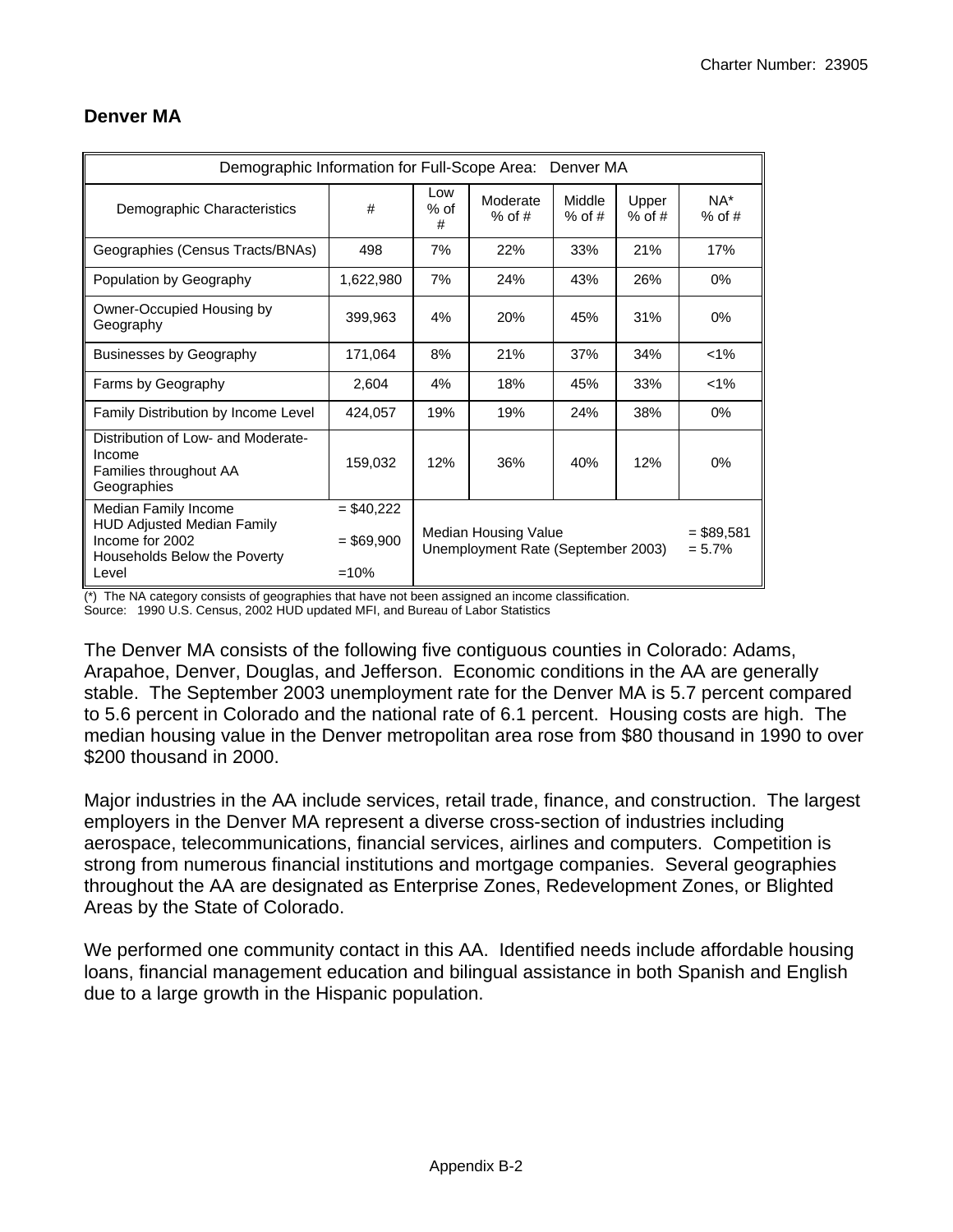| Demographic Information for Full-Scope Area: Colorado Springs MA                                                      |                                       |                 |                                                            |                    |                   |                         |  |  |  |  |  |  |  |
|-----------------------------------------------------------------------------------------------------------------------|---------------------------------------|-----------------|------------------------------------------------------------|--------------------|-------------------|-------------------------|--|--|--|--|--|--|--|
| Demographic Characteristics                                                                                           | #                                     | Low<br>$%$ of # | Moderat<br>e<br>$%$ of #                                   | Middle<br>$%$ of # | Upper<br>$%$ of # | $NA^*$<br>$%$ of #      |  |  |  |  |  |  |  |
| Geographies (Census Tracts/BNAs)                                                                                      | 84                                    | 2%              | 32%                                                        | 44%                | 21%               | 0%                      |  |  |  |  |  |  |  |
| Population by Geography                                                                                               | 397,014                               | 2%              | 26%                                                        | 44%                | 28%               | 0%                      |  |  |  |  |  |  |  |
| Owner-Occupied Housing by<br>Geography                                                                                | 84.307                                | 1%              | 19%                                                        | 46%                | 34%               | 0%                      |  |  |  |  |  |  |  |
| Businesses by Geography                                                                                               | 35,473                                | 2%              | 28%                                                        | 36%                |                   | 0%                      |  |  |  |  |  |  |  |
| Farms by Geography                                                                                                    | 726                                   | 1%              | 20%                                                        | 49%                | 30%               | 0%                      |  |  |  |  |  |  |  |
| Family Distribution by Income Level                                                                                   | 104,914                               | 18%             | 20%                                                        | 23%                | 39%               | 0%                      |  |  |  |  |  |  |  |
| Distribution of Low- and Moderate-<br>Income<br>Families throughout AA<br>Geographies                                 | 39,513                                | 3%              | 39%                                                        | 44%                | 14%               | 0%                      |  |  |  |  |  |  |  |
| Median Family Income<br><b>HUD Adjusted Median Family</b><br>Income for 2002<br>Households Below the Poverty<br>Level | $= $33,932$<br>$= $56,800$<br>$= 10%$ |                 | Median Housing Value<br>Unemployment Rate (September 2003) |                    |                   | $= $82.238$<br>$= 5.8%$ |  |  |  |  |  |  |  |

### <span id="page-20-0"></span>**Colorado Springs MA**

(\*) The NA category consists of geographies that have not been assigned an income classification.

Source: 1990 U.S. Census, 2002 HUD updated MFI, and Bureau of Labor Statistics

The Colorado Springs MA consists of El Paso County. Economic conditions are generally stable. The September 2003 unemployment rate for the Colorado Springs MA is 5.8 percent compared to 5.6 percent in Colorado and the national rate of 6.1 percent.

Population growth has slowed. The decline is primarily due to changes in the Department of Defense (DOD) as troops continue deployment. Approximately one-third of the population is related to the DOD. Several large military installations are in the AA, including Fort Carson Army Base, Peterson Air Force Base, and the U.S. Air Force Academy. Major industries in the AA include services and retail trade. Competition from other financial institutions is strong.

We performed one community contact in this AA. The contact stated that start-up businesses are always looking for venture capital loans; however, obtaining credit is not a problem as prudent financing is available.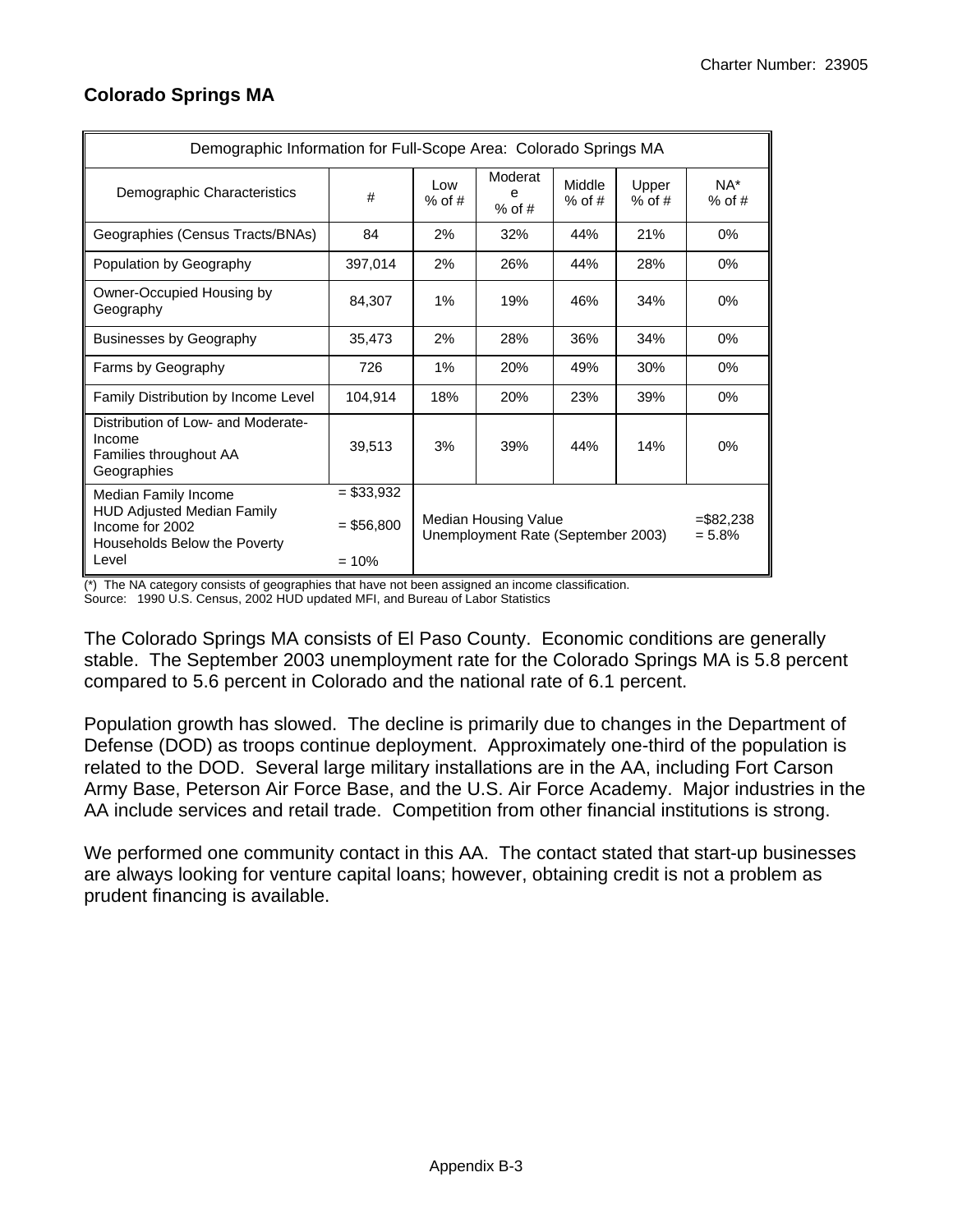## <span id="page-21-0"></span>**Content of Standardized Tables**

References to the "bank" include activities of any affiliates that the bank provided for consideration (refer to appendix A: Scope of the Examination). For purposes of reviewing the lending test tables, the following are applicable: purchased loans are treated as originations/purchases and market share is the number of loans originated and purchased by the bank as a percentage of the aggregate number of reportable loans originated and purchased by all lenders in the MA/assessment area. Tables without data are not included in this PE.

The following is a listing and brief description of the tables:

- **Table 1. Lending Volume** Presents the number and dollar amount of reportable loans originated and purchased by the bank over the evaluation period by MA/assessment area. Community development loans to statewide or regional entities or made outside the bank's assessment area may receive positive CRA consideration. Refer to Interagency Q&As \_\_.12(i) - 5 and - 6 for guidance on when a bank may receive positive CRA consideration for such loans.
- **Table 1. Other Products**  Presents the number and dollar amount of any unreported category of loans originated and purchased by the bank over the evaluation period by MA/assessment area. Examples include consumer loans or other data that a bank may provide, at its option, concerning its lending performance. This is a twopage table that lists specific categories.
- **Table 2. Geographic Distribution of Home Purchase Loans** Compares the percentage distribution of the number of loans originated and purchased by the bank in low-, moderate-, middle-, and upper-income geographies to the percentage distribution of owner-occupied housing units throughout those geographies. The table also presents market share information based on the most recent aggregate market data available.
- **Table 3. Geographic Distribution of Home Improvement Loans** See Table 2.
- **Table 4. Geographic Distribution of Home Mortgage Refinance Loans** See Table 2.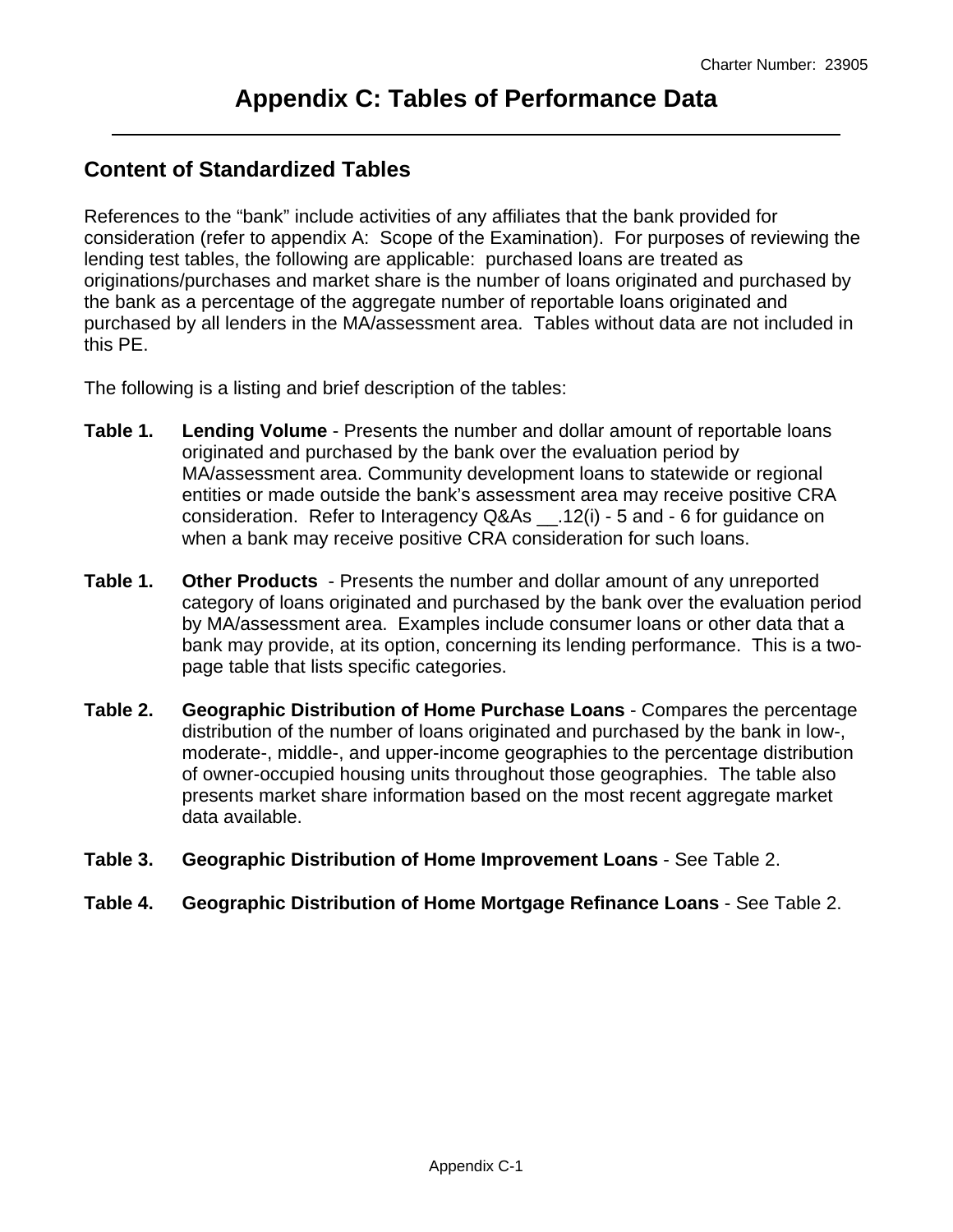- **Table 5. Geographic Distribution of Multifamily Loans** Compares the percentage distribution of the number of multifamily loans originated and purchased by the bank in low-, moderate-, middle-, and upper-income geographies to the percentage distribution of multifamily housing units throughout those geographies. The table also presents market share information based on the most recent aggregate market data available.
- **Table 6. Geographic Distribution of Small Loans to Businesses** The percentage distribution of the number of small loans (less than or equal to \$1 million) to businesses originated and purchased by the bank in low-, moderate-, middle-, and upper-income geographies compared to the percentage distribution of businesses (regardless of revenue size) throughout those geographies. The table also presents market share information based on the most recent aggregate market data available. Because small business data are not available for geographic areas smaller than counties, it may be necessary to use geographic areas larger than the bank's assessment area.
- **Table 7. Geographic Distribution of Small Loans to Farms** The percentage distribution of the number of small loans (less than or equal to \$500,000) to farms originated and purchased by the bank in low-, moderate-, middle-, and upper-income geographies compared to the percentage distribution of farms (regardless of revenue size) throughout those geographies. The table also presents market share information based on the most recent aggregate market data available. Because small farm data are not available for geographic areas smaller than counties, it may be necessary to use geographic areas larger than the bank's assessment area.
- **Table 8. Borrower Distribution of Home Purchase Loans** Compares the percentage distribution of the number of loans originated and purchased by the bank to low-, moderate-, middle-, and upper-income borrowers to the percentage distribution of families by income level in each MA/assessment area. The table also presents market share information based on the most recent aggregate market data available.
- **Table 9. Borrower Distribution of Home Improvement Loans** See Table 8.
- **Table 10. Borrower Distribution of Refinance Loans** See Table 8.
- **Table 11. Borrower Distribution of Small Loans to Businesses** Compares the percentage distribution of the number of small loans (less than or equal to \$1 million) originated and purchased by the bank to businesses with revenues of \$1 million or less to the percentage distribution of businesses with revenues of \$1 million or less. In addition, the table presents the percentage distribution of the number of loans originated and purchased by the bank by loan size, regardless of the revenue size of the business. Market share information is presented based on the most recent aggregate market data available.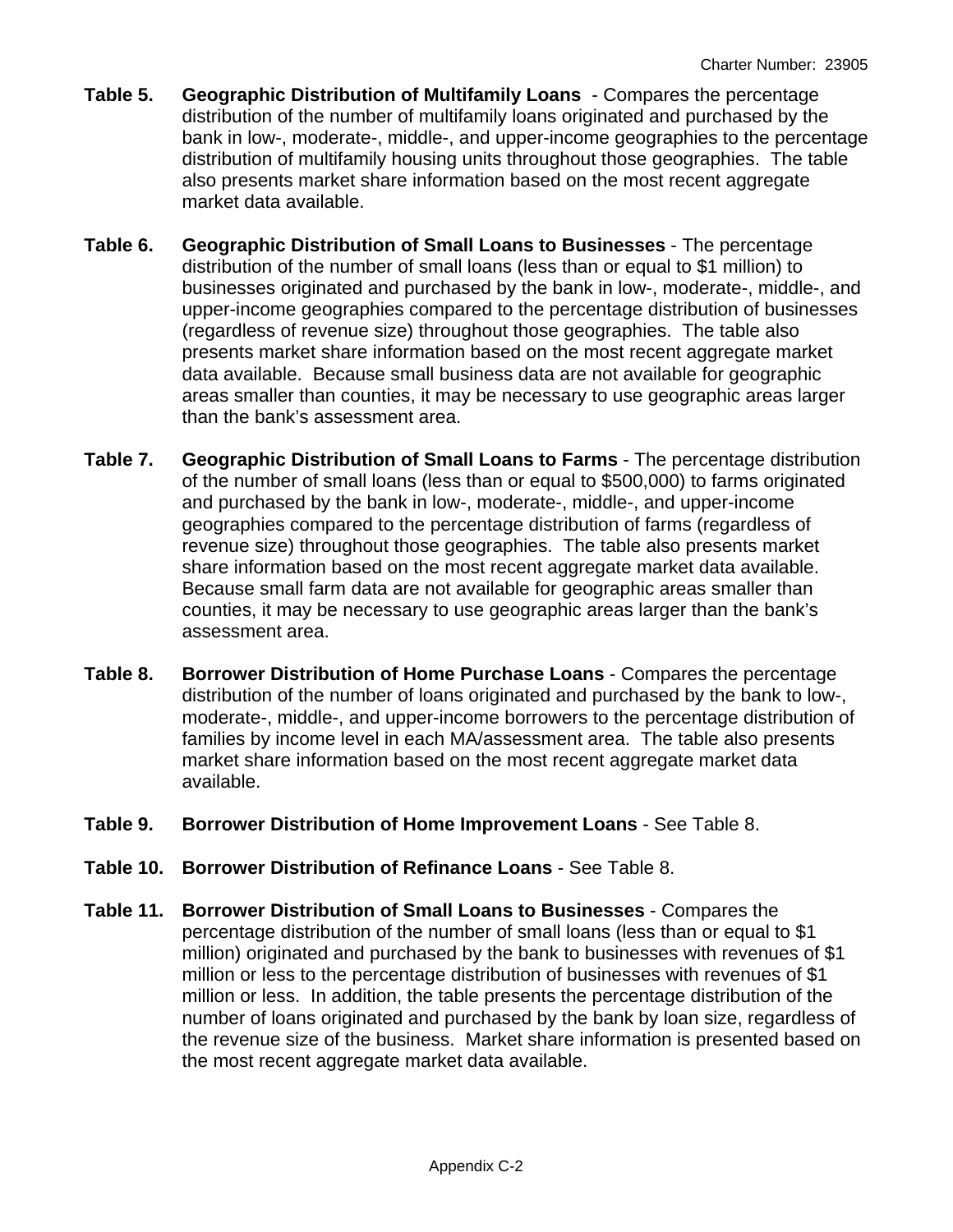- **Table 12. Borrower Distribution of Small Loans to Farms** Compares the percentage distribution of the number of small loans (less than or equal to \$500,000) originated and purchased by the bank to farms with revenues of \$1 million or less to the percentage distribution of farms with revenues of \$1 million or less. In addition, the table presents the percentage distribution of the number of loans originated and purchased by the bank by loan size, regardless of the revenue size of the farm. Market share information is presented based on the most recent aggregate market data available.
- **Table 13. Geographic and Borrower Distribution of Consumer Loans (OPTIONAL)** For geographic distribution, the table compares the percentage distribution of the number of loans originated and purchased by the bank in low-, moderate-, middle-, and upper-income geographies to the percentage distribution of households within each geography. For borrower distribution, the table compares the percentage distribution of the number of loans originated and purchased by the bank to low-, moderate-, middle-, and upper-income borrowers to the percentage of households by income level in each MA/assessment area.
- **Table 14. Qualified Investments** Presents the number and dollar amount of qualified investments made by the bank in each MA/AA. The table separately presents investments made during prior evaluation periods that are still outstanding and investments made during the current evaluation period. Prior-period investments are reflected at their book value as of the end of the evaluation period. Current period investments are reflected at their original investment amount even if that amount is greater than the current book value of the investment. The table also presents the number and dollar amount of unfunded qualified investment commitments. In order to be included, an unfunded commitment must be legally binding and tracked and recorded by the bank's financial reporting system.
- **Table 15. Distribution of Branch Delivery System and Branch Openings/Closings** Compares the percentage distribution of the number of the bank's branches in low-, moderate-, middle-, and upper-income geographies to the percentage of the population within each geography in each MA/AA. The table also presents data on branch openings and closings in each MA/AA.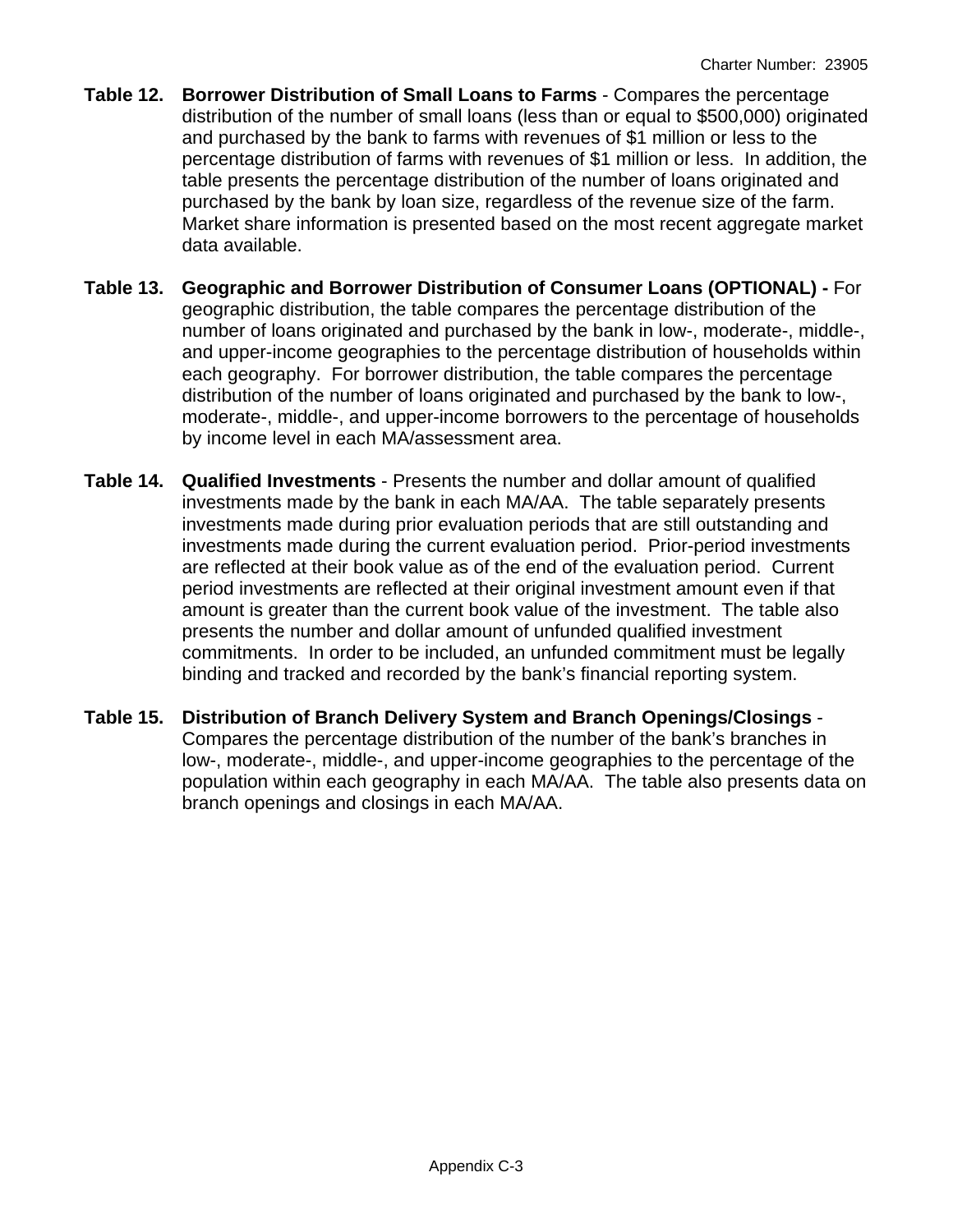|  | Table 1. Lending Volume |  |
|--|-------------------------|--|
|  |                         |  |

| LENDING VOLUME             |                                           |    | Geography: COLORADO | Evaluation Period: JANUARY 1, 2000 TO DECEMBER 31, 2002 |                                  |  |                             |  |                                         |     |                             |                                         |
|----------------------------|-------------------------------------------|----|---------------------|---------------------------------------------------------|----------------------------------|--|-----------------------------|--|-----------------------------------------|-----|-----------------------------|-----------------------------------------|
|                            | % of Rated<br>Home Mortgage<br>Area Loans |    |                     |                                                         | <b>Small Loans to Businesses</b> |  | <b>Small Loans to Farms</b> |  | <b>Community Development</b><br>Loans** |     | <b>Total Reported Loans</b> | % of Rated Area Deposits<br>in MA/AA*** |
| MA/Assessment Area (2002): | $(\#)$ in MA/AA $^*$                      |    | (000's)             |                                                         | (000's)                          |  | (000's)                     |  | (000's)                                 |     | \$ (000's)                  |                                         |
| <b>Full Review:</b>        |                                           |    |                     |                                                         |                                  |  |                             |  |                                         |     |                             |                                         |
| Denver MA                  | 67.29                                     | 16 | 311                 | 269                                                     | 52.472                           |  | 190                         |  | 40.430                                  | 299 | 93,403                      | 55.45                                   |
| <b>Colorado Springs MA</b> | 32.71                                     | 23 | ,077                | 113                                                     | 19,974                           |  | 506                         |  | 9.150                                   | 144 | 30,707                      | 44.55                                   |

<span id="page-24-1"></span><span id="page-24-0"></span><sup>\*</sup> Loan Data as of December 31, 2002. Rated area refers to either the state or multi-state MA rating area.

<sup>\*\*</sup> The evaluation period for Community Development Loans is From November 14, 2000 to October 20, 2003.

<sup>\*\*\*</sup> Deposit Data as of June 30, 2002. Rated Area refers to either the state, multi-state MA, or institution, as appropriate.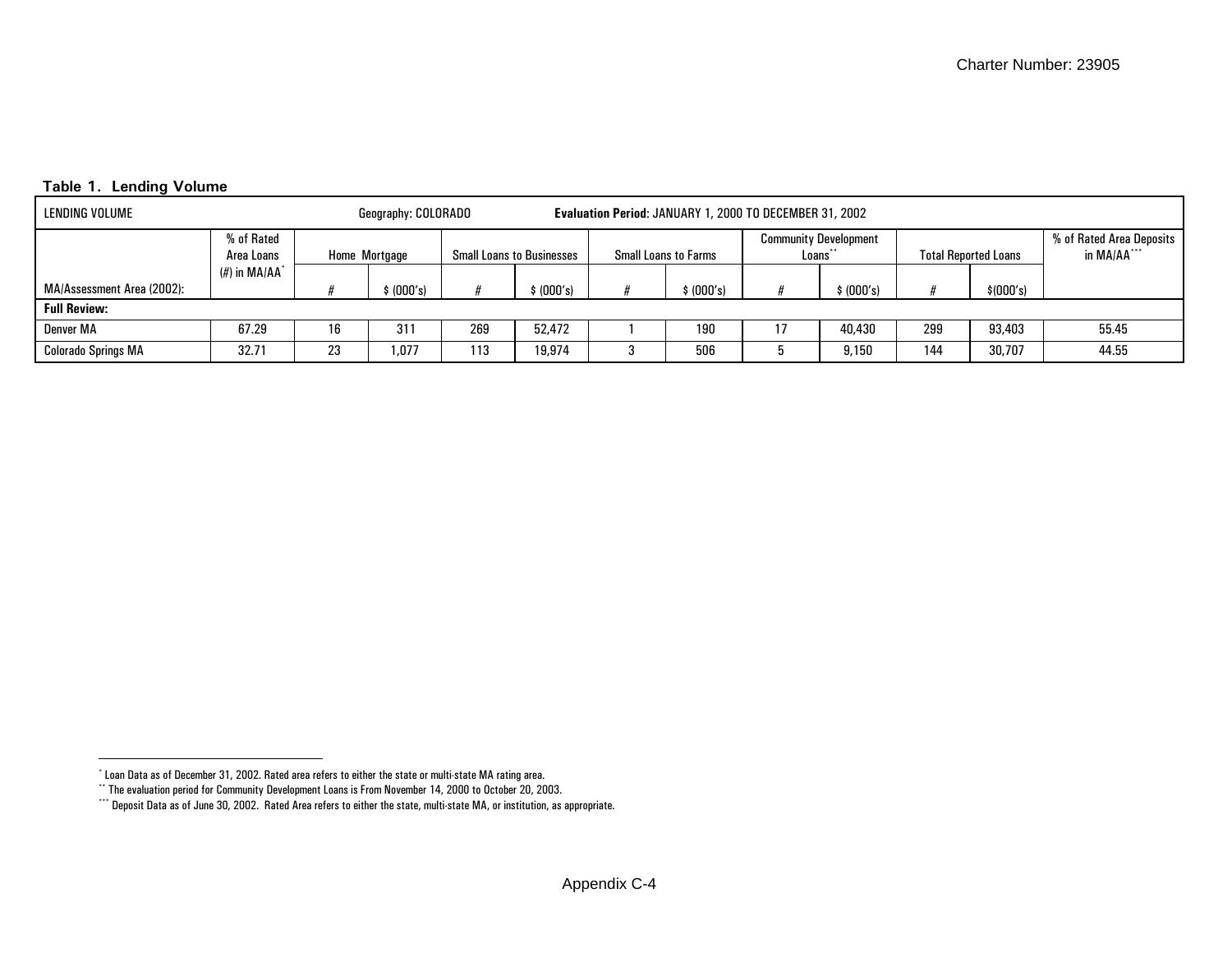#### **Table 1a. Other Products**

| LENDING VOLUME             | Geography: UMBCO TEST      |                               |            |               | <b>Evaluation Period: JANUARY 1, 2000 TO DECEMBER 31, 2002</b> |                       |         |                          |           |                               |            |                                      |  |
|----------------------------|----------------------------|-------------------------------|------------|---------------|----------------------------------------------------------------|-----------------------|---------|--------------------------|-----------|-------------------------------|------------|--------------------------------------|--|
|                            | % of Rated<br>Area Loans   | <b>Total Optional Loans**</b> |            | Home Equity** |                                                                | <b>Motor Vehicle*</b> |         | Other Secured Consumer** |           | Other Unsecured<br>Consumer** |            | % of Rated Area Deposits<br>in AA*** |  |
|                            | $(\#)$ in MA/AA $^{\circ}$ |                               | \$ (000's) | \$ (000's)    |                                                                |                       | (000's) |                          | \$(000's) |                               | \$ (000's) |                                      |  |
| MA/Assessment Area (2002): |                            |                               |            |               |                                                                |                       |         |                          |           |                               |            |                                      |  |
| <b>Full Review:</b>        |                            |                               |            |               |                                                                |                       |         |                          |           |                               |            |                                      |  |
| Denver MA                  | 91.05                      | 4.374                         | 91.986     | 67            | 7.057                                                          | 4,228                 | 79.080  | 45                       | 5,108     | 34                            | 741        | 55.45                                |  |
| <b>Colorado Springs MA</b> | 8.95                       | 430                           | 10,973     | 42            | 3,642                                                          | 334                   | 5,102   | 39                       | 1,807     | 15                            | 422        | 44.55                                |  |

<span id="page-25-1"></span><span id="page-25-0"></span><sup>\*</sup> Loan Data as of December 31, 2002. Rated area refers to either the state or multi-state MA rating area.

<sup>\*\*</sup> The evaluation period for Optional Product Line(s) is From January 01, 2000 to December 31, 2002.

<sup>\*\*\*</sup> Deposit Data as of June 30, 2000. Rated Area refers to either the state, multi-state MA, or institution, as appropriate.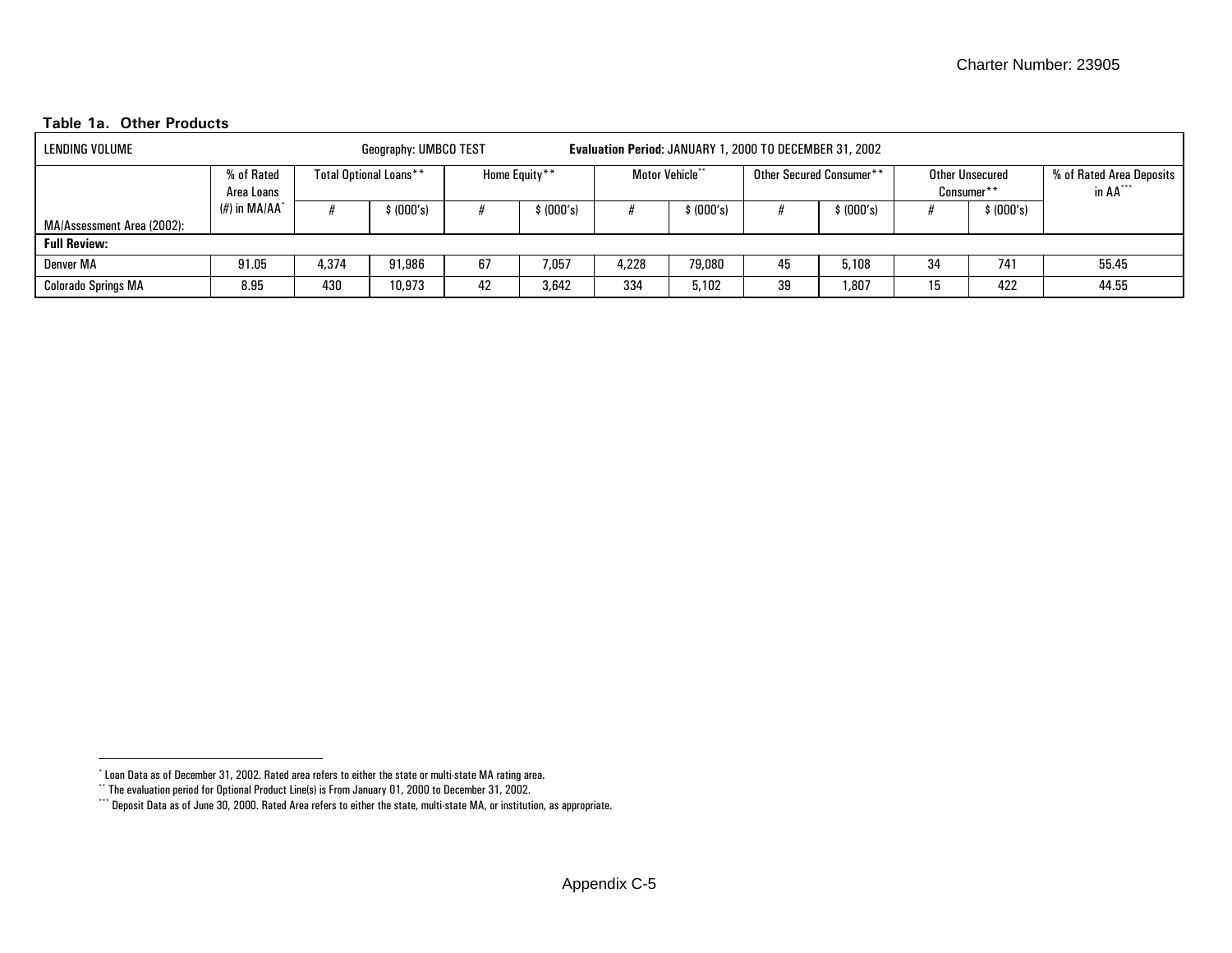<span id="page-26-0"></span>

|                            | <b>Geographic Distribution: HOME PURCHASE</b> |                                     |                                                 |                 | Evaluation Period: JANUARY 1, 2000 TO DECEMBER 31, 2002<br>Geography: COLORADO |                 |                                  |                 |                                 |                 |                                |            |      |      |          |
|----------------------------|-----------------------------------------------|-------------------------------------|-------------------------------------------------|-----------------|--------------------------------------------------------------------------------|-----------------|----------------------------------|-----------------|---------------------------------|-----------------|--------------------------------|------------|------|------|----------|
|                            |                                               | <b>Total Home Purchase</b><br>Loans | <b>Low-Income Geographies</b>                   |                 | Moderate-Income<br>Geographies                                                 |                 | <b>Middle-Income Geographies</b> |                 | <b>Upper-Income Geographies</b> |                 | Market Share (%) by Geography* |            |      |      |          |
| <b>MA/Assessment Area:</b> |                                               | $%$ of<br>Total                     | % Owner<br>Occ<br>$+ + +$<br>Units <sup>'</sup> | 6 BANK<br>Loans | 6 Owner<br>Occ<br>Units***                                                     | % BANK<br>Loans | % Owner<br>Occ<br>Units***       | % BANK<br>Loans | % Owner<br>Occ<br>Units***      | % BANK<br>Loans | Overal                         | <b>LOW</b> | Mod  | Mid  | Upp      |
| <b>Full Review:</b>        |                                               |                                     |                                                 |                 |                                                                                |                 |                                  |                 |                                 |                 |                                |            |      |      |          |
| Denver MA                  |                                               | 0.00                                | 3.67                                            | 0.00            |                                                                                | 0.00            | 45.25                            | 0.00            | 31.19                           | 0.00            | 0.00                           | 0.00       | 0.00 | 0.00 | $0.00\,$ |
| <b>Colorado Springs MA</b> | <sup>o</sup>                                  | 100.00                              | 1.30                                            | 0.00            | 18.80                                                                          | 0.00            | 45.72                            | 50.00           | 34.18                           | 50.00           | 0.00                           | 0.00       | 0.00 | 0.00 | 0.00     |

# **Table 2. Geographic Distribution of Home Purchase Loans**

<sup>\*</sup> Based on 2001 Peer Mortgage Data: Western Region.

<span id="page-26-1"></span> $\cdot^*$  Home purchase loans originated and purchased in the MA/AA as a percentage of all home purchase loans originated and purchased in the rated area.

<span id="page-26-2"></span><sup>\*\*\*\*</sup> Percentage of Owner Occupied Units is the number of owner occupied housing units in a particular geography divided by the number of owner occupied housing units in the area based on 1990 Census information.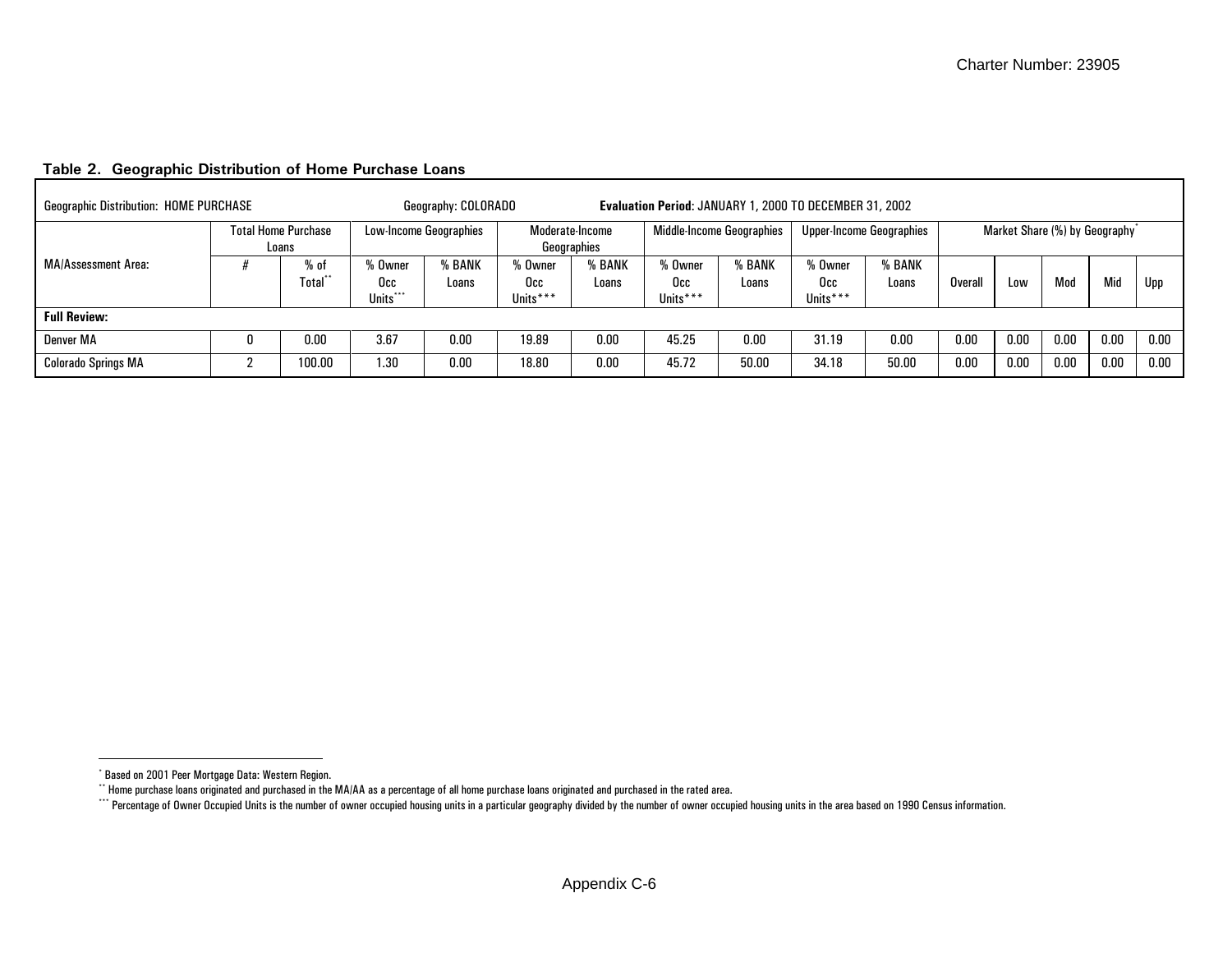#### **Table 3. Geographic Distribution of Home Improvement Loans**  Г

<span id="page-27-0"></span>

|                            | Geographic Distribution: HOME IMPROVEMENT |                  |                               |                 | Geography: COLORADO            |                 | Evaluation Period: JANUARY 1, 2000 TO DECEMBER 31, 2002 |                 |                             |                 |                                            |      |      |      |      |
|----------------------------|-------------------------------------------|------------------|-------------------------------|-----------------|--------------------------------|-----------------|---------------------------------------------------------|-----------------|-----------------------------|-----------------|--------------------------------------------|------|------|------|------|
|                            | <b>Total Home</b><br>Improvement Loans    |                  | <b>Low-Income Geographies</b> |                 | Moderate-Income<br>Geographies |                 | Middle-Income<br>Geographies                            |                 | Upper-Income<br>Geographies |                 | Market Share (%) by Geography <sup>*</sup> |      |      |      |      |
| <b>MA/Assessment Area:</b> |                                           | $%$ of<br>Total* | , Owner<br>Occ<br>Units***    | 6 BANK<br>Loans | % Owner<br>Occ<br>Units***     | % BANK<br>Loans | % Owner<br>Occ<br>Units***                              | % BANK<br>Loans | Owner<br>Occ<br>Units***    | % BANK<br>Loans | Overall                                    | Low  | Moa  | Mid  | Upp  |
| <b>Full Review:</b>        |                                           |                  |                               |                 |                                |                 |                                                         |                 |                             |                 |                                            |      |      |      |      |
| Denver MA                  | 13                                        | 44.83            | 3.67                          | 0.00            | 19.89                          | 0.00            | 45.25                                                   | 76.92           | 31.19                       | 23.08           | 0.04                                       | 0.00 | 0.00 | 0.04 | 0.08 |
| <b>Colorado Springs MA</b> | 16                                        | 55.17            | 1.30                          | 0.00            | 18.80                          | 18.75           | 45.72                                                   | 56.25           | 34.18                       | 25.00           | 0.03                                       | 0.00 | 0.00 | 0.06 | 0.00 |

<span id="page-27-1"></span><sup>\*</sup> Based on 2001 Peer Mortgage Data: Western Region.

<sup>\*\*</sup> Home improvement loans originated and purchased in the MA/AA as a percentage of all home improvement loans originated and purchased in the rated area.

<span id="page-27-2"></span><sup>\*\*\*\*</sup> Percentage of Owner Occupied Units is the number of owner occupied housing units in a particular geography divided by number of owner occupied housing units in the area based on 1990 Census information.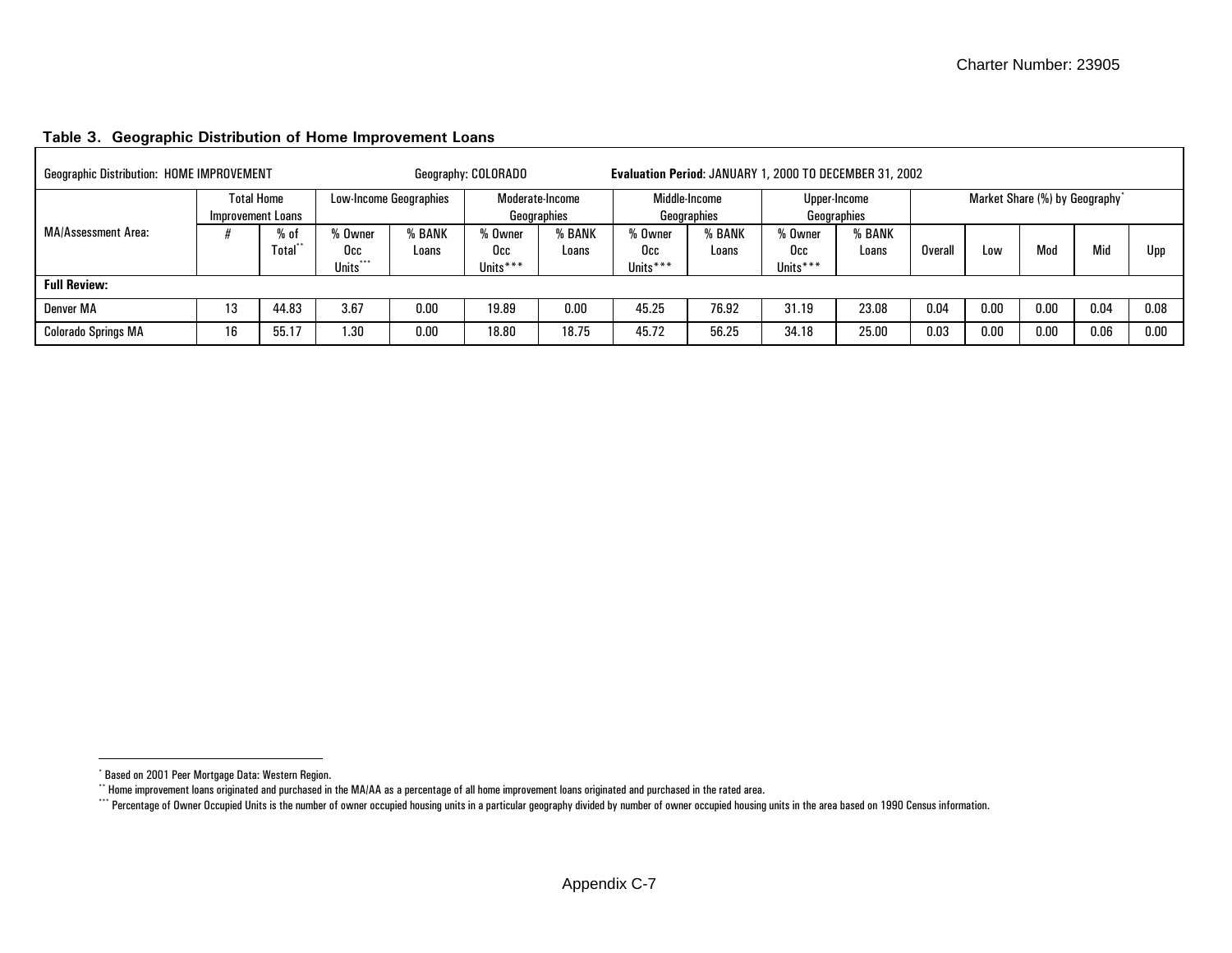<span id="page-28-0"></span>

|                            | <b>Geographic Distribution: HOME MORTGAGE REFINANCE</b><br>Geography: COLORADO |                |                         |                                |                            |                              | Evaluation Period: JANUARY 1, 2000 TO DECEMBER 31, 2002 |                             |                            |                                            |         |      |      |      |      |
|----------------------------|--------------------------------------------------------------------------------|----------------|-------------------------|--------------------------------|----------------------------|------------------------------|---------------------------------------------------------|-----------------------------|----------------------------|--------------------------------------------|---------|------|------|------|------|
| <b>MA/Assessment Area:</b> | <b>Total Home</b><br>Low-Income<br>Mortgage Refinance<br>Geographies<br>Loans  |                |                         | Moderate-Income<br>Geographies |                            | Middle-Income<br>Geographies |                                                         | Upper-Income<br>Geographies |                            | Market Share (%) by Geography <sup>*</sup> |         |      |      |      |      |
|                            |                                                                                | $%$ of<br>Tota | % Owner<br>Occ Units*** | % BANK<br>Loans                | % Owner<br>Occ<br>Units*** | % BANK<br>Loans              | % Owner<br>Occ<br>Units***                              | % BANK<br>Loans             | % Owner<br>Occ<br>Units*** | % BANK<br>Loans                            | Overall | Low  | Mod  | Mid  | Upp  |
| <b>Full Review:</b>        |                                                                                |                |                         |                                |                            |                              |                                                         |                             |                            |                                            |         |      |      |      |      |
| Denver MA                  |                                                                                | 37.50          | 3.67                    | 0.00                           | 19.89                      | 0.00                         | 45.25                                                   | 0.00                        | 31.19                      | 100.00                                     | 0.00    | 0.00 | 0.00 | 0.00 | 0.00 |
| <b>Colorado Springs MA</b> |                                                                                | 62.50          | 1.30                    | 0.00                           | 18.80                      | 20.00                        | 45.72                                                   | 60.00                       | 34.18                      | 20.00                                      | 0.01    | 0.00 | 0.00 | 0.01 | 0.01 |

#### **Table 4. Geographic Distribution of Home Mortgage Refinance Loans**

<sup>\*</sup> Based on 2001 Peer Mortgage Data: Western Region.

<span id="page-28-2"></span><span id="page-28-1"></span> $^{\circ}$  Home mortgage refinance loans originated and purchased in the MA/AA as a percentage of all home mortgage refinance loans originated and purchased in the rated area.

<sup>\*\*\*\*</sup> Percentage of Owner Occupied Units is the number of owner occupied housing units in a particular geography divided by number of owner occupied housing units in the area based on 1990 Census information.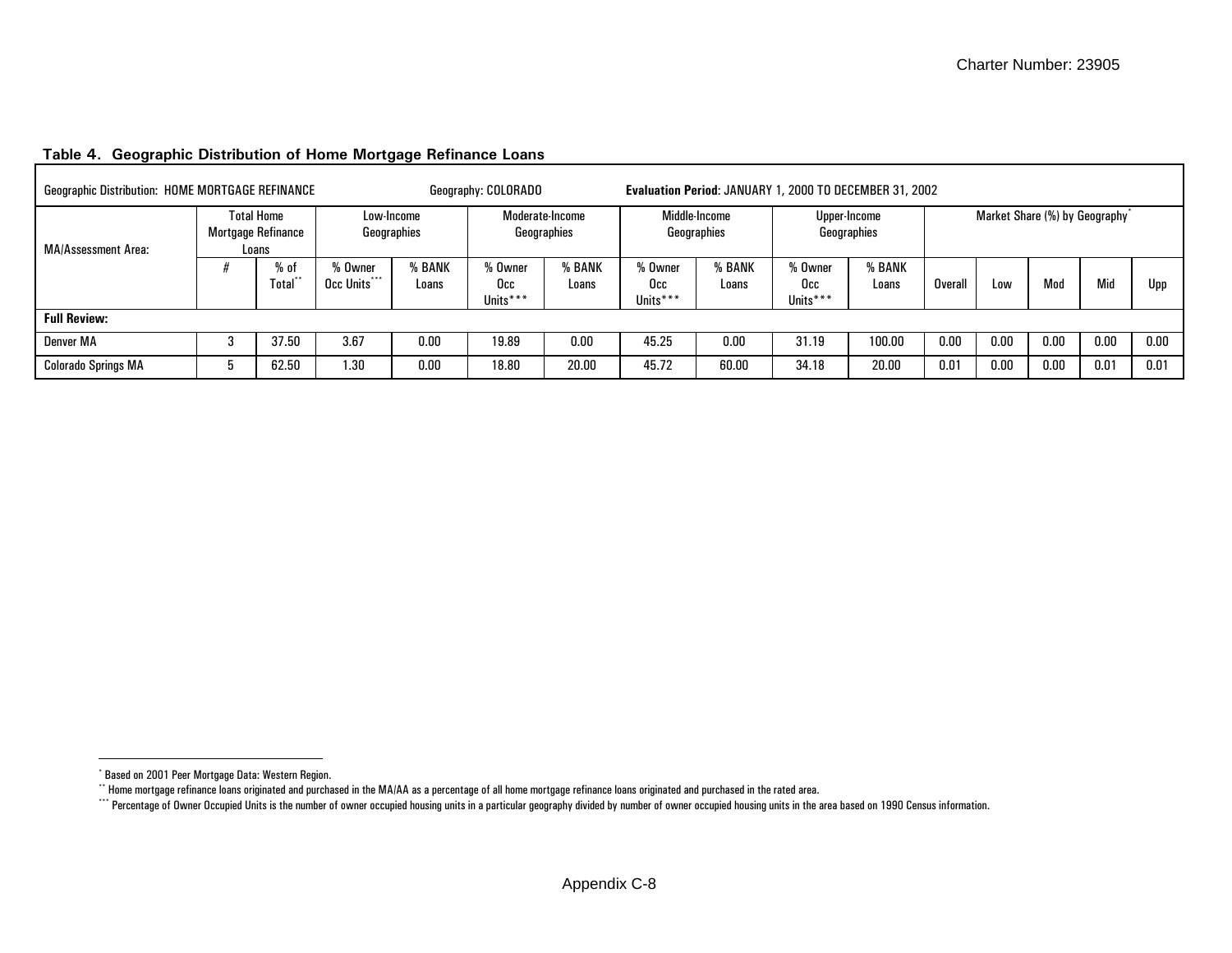<span id="page-29-0"></span>

| <b>Geographic Distribution: MULTIFAMILY</b> |                                   |                     | Geography: COLORADO       |                  |                                |                  | Evaluation Period: JANUARY 1, 2000 TO DECEMBER 31, 2002 |                  |                             |         |                                            |      |      |      |
|---------------------------------------------|-----------------------------------|---------------------|---------------------------|------------------|--------------------------------|------------------|---------------------------------------------------------|------------------|-----------------------------|---------|--------------------------------------------|------|------|------|
|                                             | <b>Total Multifamily</b><br>Loans |                     | Low-Income<br>Geographies |                  | Moderate-Income<br>Geographies |                  | Middle-Income<br>Geographies                            |                  | Upper-Income<br>Geographies |         | Market Share (%) by Geography <sup>*</sup> |      |      |      |
| <b>MA/Assessment Area:</b>                  | % of<br>Total**                   | % of MF<br>Units*** | % BANK<br>Loans           | % MF<br>Units*** | % BANK<br>Loans                | % MF<br>Units*** | % BANK<br>Loans                                         | % MF<br>Units*** | % BANK<br>Loans             | Overall | Low                                        | Mod  | Mio  | Upp  |
| <b>Full Review:</b>                         |                                   |                     |                           |                  |                                |                  |                                                         |                  |                             |         |                                            |      |      |      |
| Denver MA                                   | 0.00                              | 12.36               | 0.00                      | 35.84            | 0.00                           | 40.34            | 0.00                                                    | 11.46            | 0.00                        | 0.00    | 0.00                                       | 0.00 | 0.00 | 0.00 |
| <b>Colorado Springs MA</b>                  | 0.00                              | 3.07                | 0.00                      | 38.12            | 0.00                           | 36.85            | 0.00                                                    | 21.96            | 0.00                        | 0.00    | 0.00                                       | 0.00 | 0.00 | 0.00 |

#### **Table 5. Geographic Distribution of Multifamily Loans**

<span id="page-29-1"></span><sup>\*</sup> Based on 2001 Peer Mortgage Data: Western Region.

<sup>\*\*</sup> Multifamily loans originated and purchased in the MA/AA as a percentage of all multifamily loans originated and purchased in the rated area.

<span id="page-29-2"></span><sup>\*\*\*\*</sup> Percentage of multifamily units is the number of multifamily housing units in a particular geography divided by number of multifamily housing units in the area based on 1990 Census information.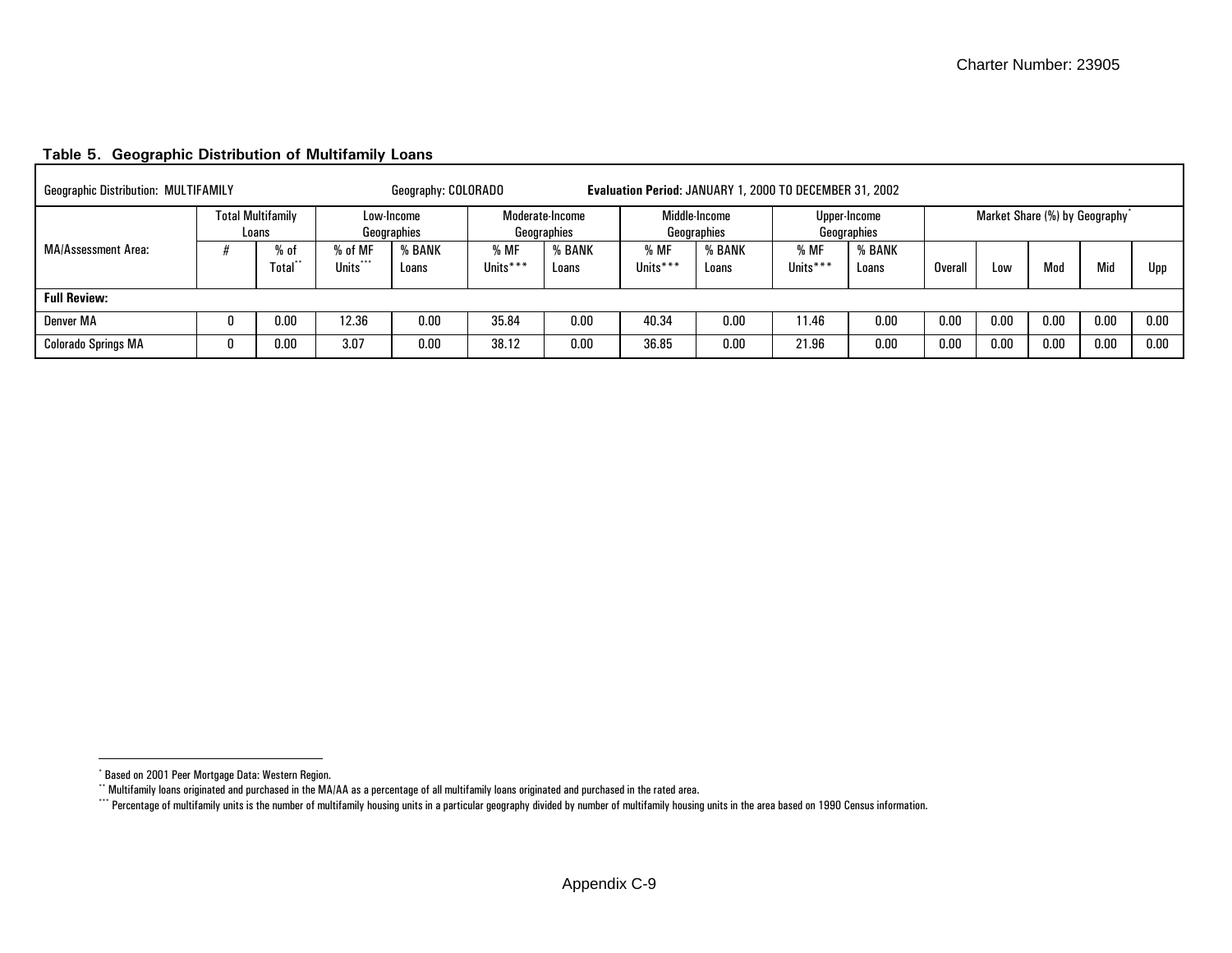<span id="page-30-2"></span><span id="page-30-0"></span>

| <b>Geographic Distribution: SMALL LOANS TO BUSINESSES</b> |     |                                             |                                      |                           | Geography: COLORADO            |                 |                             |                 | Evaluation Period: JANUARY 1, 2000 TO DECEMBER 31, 2002 |                             |         |      |                                            |      |      |
|-----------------------------------------------------------|-----|---------------------------------------------|--------------------------------------|---------------------------|--------------------------------|-----------------|-----------------------------|-----------------|---------------------------------------------------------|-----------------------------|---------|------|--------------------------------------------|------|------|
|                                                           |     | <b>Total Small</b><br><b>Business Loans</b> |                                      | Low-Income<br>Geographies | Moderate-Income<br>Geographies |                 | Middle-Income               | Geographies     |                                                         | Upper-Income<br>Geographies |         |      | Market Share (%) by Geography <sup>*</sup> |      |      |
| MA/Assessment Area:                                       |     | % of<br>fotal*                              | % of<br><b>Businesses</b><br>$* * *$ | % BANK<br>Loans           | $%$ of<br>Businesses<br>$***$  | % BANK<br>Loans | $%$ of<br>Businesses<br>*** | 6 BANK<br>Loans | % of<br><b>Businesses</b><br>***                        | % BANK<br>Loans             | Overall | Low  | Mod                                        | Mid  | Upp  |
| <b>Full Review:</b>                                       |     |                                             |                                      |                           |                                |                 |                             |                 |                                                         |                             |         |      |                                            |      |      |
| Denver MA                                                 | 269 | 70.42                                       | 7.79                                 | 17.23                     | 20.66                          | 19.85           | 37.35                       | 20.22           | 33.92                                                   | 42.70                       | 0.23    | 0.43 | 0.20                                       | 0.16 | 0.29 |
| <b>Colorado Springs MA</b>                                | 113 | 29.58                                       | 2.01                                 | 0.00                      | 27.87                          | 45.13           | 36.05                       | 38.05           | 34.07                                                   | 16.81                       | 0.44    | 0.00 | 0.68                                       | 0.50 | 0.26 |

#### **Table 6. Geographic Distribution of Small Loans to Businesses**

<span id="page-30-1"></span><sup>\*</sup> Based on 2001 Peer Small Business Data: US&PR.

<sup>\*\*</sup> Small loans to businesses originated and purchased in the MA/AA as a percentage of all small loans to businesses originated and purchased in the rated area.

<sup>\*\*\*</sup> Source Data - Dun and Bradstreet (2002).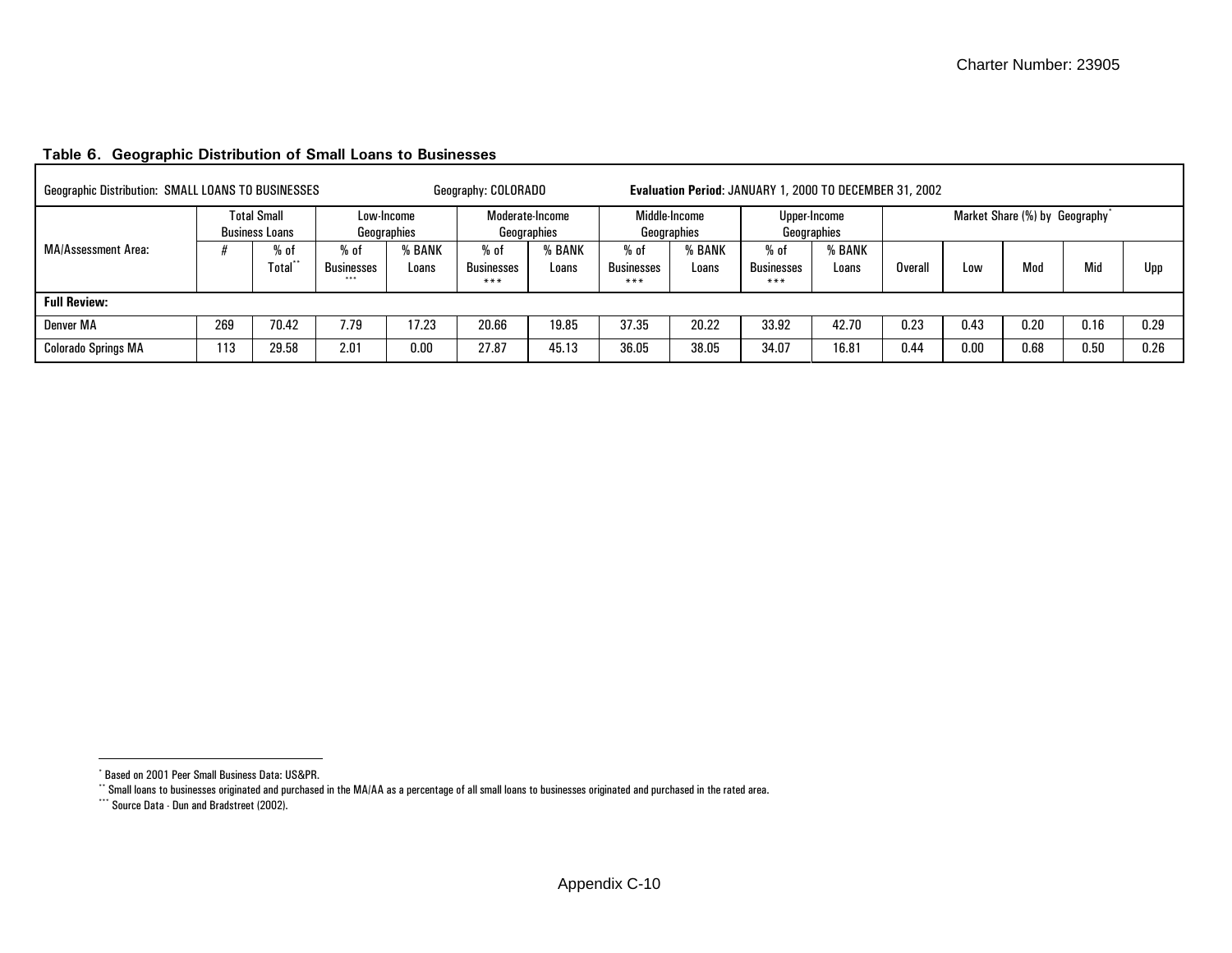<span id="page-31-2"></span><span id="page-31-0"></span>

| <b>Geographic Distribution: SMALL LOANS TO FARMS</b> |               |                                  |                               |                        | Geography: COLORADO |                 |                 | Evaluation Period: JANUARY 1, 2000 TO DECEMBER 31, 2002 |                 |                             |         |      |                                            |      |      |
|------------------------------------------------------|---------------|----------------------------------|-------------------------------|------------------------|---------------------|-----------------|-----------------|---------------------------------------------------------|-----------------|-----------------------------|---------|------|--------------------------------------------|------|------|
|                                                      |               | <b>Total Small Farm</b><br>Loans | <b>Low-Income Geographies</b> |                        | Geographies         | Moderate-Income |                 | Middle-Income<br>Geographies                            |                 | Upper-Income<br>Geographies |         |      | Market Share (%) by Geography <sup>*</sup> |      |      |
| <b>MA/Assessment Area:</b>                           |               | % of<br>Total                    | % of<br>$+ + +$<br>Farms      | <b>6 BANK</b><br>Loans | % of<br>Farms**     | % BANK<br>Loans | % of<br>Farms** | % BANK<br>Loans                                         | % of<br>Farms** | <b>BANK</b><br>Loans        | Overall | Low  | Mod                                        | Mid  | Upp  |
| <b>Full Review:</b>                                  |               |                                  |                               |                        |                     |                 |                 |                                                         |                 |                             |         |      |                                            |      |      |
| Denver MA                                            | 3.57<br>25.00 |                                  |                               | 0.00                   | 18.43               | 0.00            | 44.82           | 0.00                                                    | 32.95           | 100.00                      | 0.00    | 0.00 | 0.00                                       | 0.00 | 0.00 |
| <b>Colorado Springs MA</b>                           |               | 75.00                            | 1.24                          | 0.00                   | 19.97               | 33.33           | 49.31           | 66.67                                                   | 29.48           | 0.00                        | 0.00    | 0.00 | 0.00                                       | 0.00 | 0.00 |

#### **Table 7. Geographic Distribution of Small Loans to Farms**

<span id="page-31-1"></span><sup>\*</sup> Based on 2001 Peer Small Business Data: US&PR.

<sup>\*\*</sup> Small loans to farms originated and purchased in the MA/AA as a percentage of all small loans to farms originated and purchased in the rated area.

<sup>\*\*\*</sup> Source Data - Dun and Bradstreet (2002).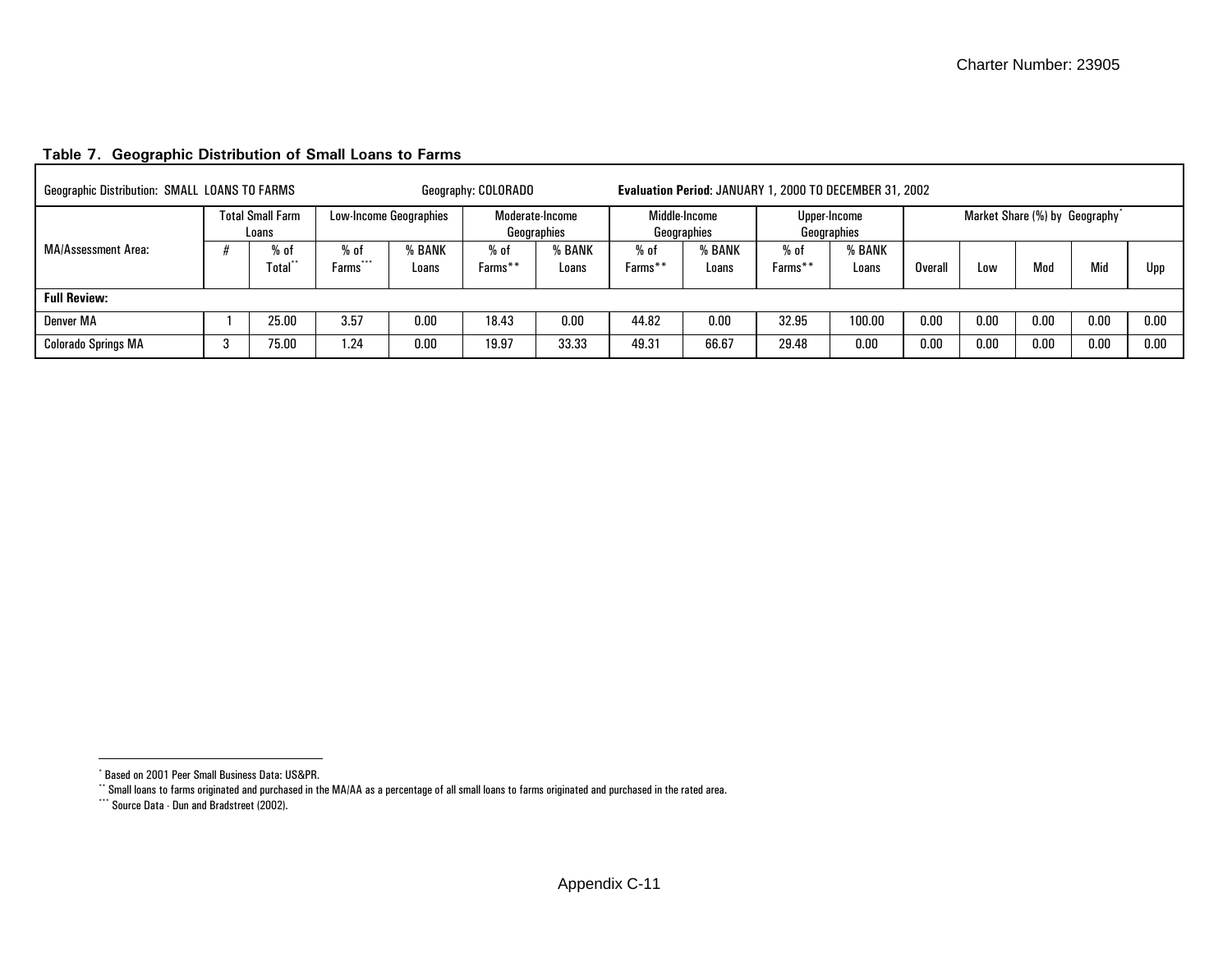| <b>Borrower Distribution: HOME PURCHASE</b> |   |                                            |                          | Geography: COLORADO          |                              |                     | Evaluation Period: JANUARY 1, 2000 TO DECEMBER 31, 2002 |                            |             |                           |         |      |                           |      |      |
|---------------------------------------------|---|--------------------------------------------|--------------------------|------------------------------|------------------------------|---------------------|---------------------------------------------------------|----------------------------|-------------|---------------------------|---------|------|---------------------------|------|------|
|                                             |   | <b>Total Home</b><br><b>Purchase Loans</b> |                          | Low-Income<br>Borrowers      | Moderate-Income<br>Borrowers |                     |                                                         | Middle-Income<br>Borrowers |             | Upper-Income<br>Borrowers |         |      | Market Share <sup>*</sup> |      |      |
| <b>MA/Assessment Area:</b>                  |   | % of<br>Total**                            | ***<br><b>Families</b> * | % BANK<br>$* * * *$<br>Loans | Families***                  | % BANK<br>Loans**** | ₩<br>Families***                                        | 6 BANK<br>Loans****        | Families*** | % BANK<br>Loans****       | Overall | Low  | Mod                       | Mid  | Upp  |
| <b>Full Review:</b>                         |   |                                            |                          |                              |                              |                     |                                                         |                            |             |                           |         |      |                           |      |      |
| Denver MA                                   | 0 | 18.79<br>0.00<br>0.00                      |                          |                              | 18.71                        | 0.00                | 24.56                                                   | 0.00                       | 37.94       | 0.00                      | 0.00    | 0.00 | 0.00                      | 0.00 | 0.00 |
| <b>Colorado Springs MA</b>                  | c | 100.00                                     | 18.03                    | 50.00                        | 19.64                        | 0.00                | 23.31                                                   | 0.00                       | 39.02       | 50.00                     | 0.00    | 0.00 | 0.00                      | 0.00 | 0.00 |

#### <span id="page-32-0"></span>**Table 8. Borrower Distribution of Home Purchase Loans**

<span id="page-32-2"></span><sup>\*</sup> Based on 2001 Peer Mortgage Data: Western Region.

<span id="page-32-3"></span><span id="page-32-1"></span><sup>\*\*</sup> As a percentage of loans with borrower income information available. Income information was available for all loans originated and purchased by the bank.

<sup>\*\*\*</sup> Percentage of Families is based on the 1990 Census information.

<sup>\*\*\*\*</sup> Home purchase loans originated and purchased in the MA/AA as a percentage of all home purchase loans originated and purchased in the rated area.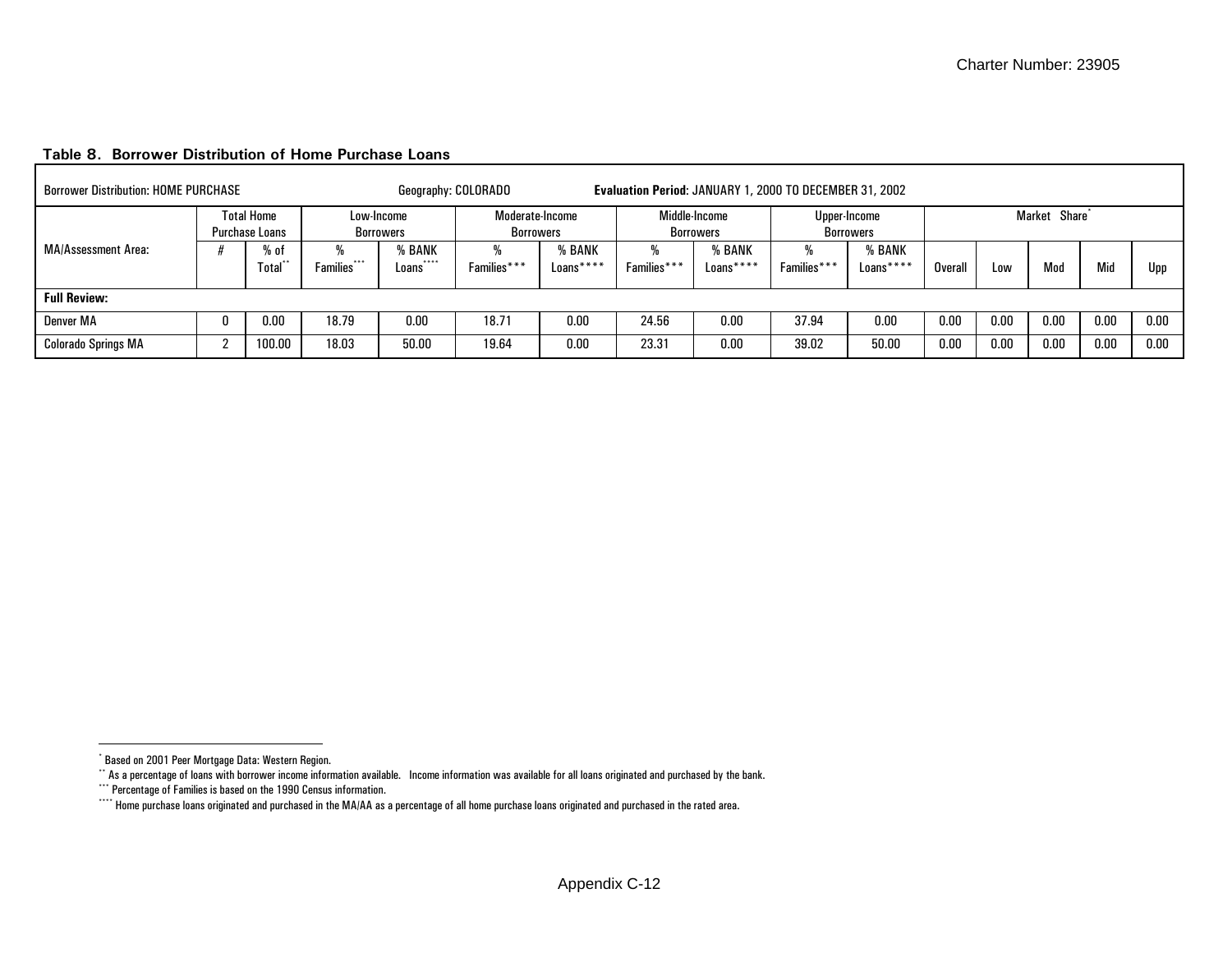<span id="page-33-0"></span>

| <b>Borrower Distribution: HOME IMPROVEMENT</b> |                               |                                        |             |                                      | Geography: COLORADO |                                  |                  |                         | Evaluation Period: JANUARY 1, 2000 TO DECEMBER 31, 2002 |                               |         |      |                           |      |      |
|------------------------------------------------|-------------------------------|----------------------------------------|-------------|--------------------------------------|---------------------|----------------------------------|------------------|-------------------------|---------------------------------------------------------|-------------------------------|---------|------|---------------------------|------|------|
|                                                |                               | <b>Total Home</b><br>Improvement Loans |             | Low-Income Borrowers                 |                     | <b>Moderate-Income Borrowers</b> |                  | Middle-Income Borrowers |                                                         | <b>Upper-Income Borrowers</b> |         |      | Market Share <sup>®</sup> |      |      |
| MA/Assessment Area:                            |                               | % of<br><b>Total</b>                   | Families*** | % BANK<br>****<br>Loans <sup>®</sup> | %<br>Families***    | % BANK<br>Loans****              | ₩<br>Families*** | % BANK<br>Loans****     | %<br>Families***                                        | % BANK<br>Loans****           | Overall | Low  | Mod                       | Mid  | Upp  |
| <b>Full Review:</b>                            |                               |                                        |             |                                      |                     |                                  |                  |                         |                                                         |                               |         |      |                           |      |      |
| Denver MA                                      | 13<br>15.38<br>18.79<br>44.83 |                                        |             |                                      | 18.71               | 15.38                            | 24.56            | 38.46                   | 37.94                                                   | 30.77                         | 0.04    | 0.00 | 0.00                      | 0.08 | 0.04 |
| <b>Colorado Springs MA</b>                     | 16                            | 55.17                                  | 18.03       | 0.00                                 | 19.64               | 6.25                             | 23.31            | 50.00                   | 39.02                                                   | 43.75                         | 0.03    | 0.00 | 0.00                      | 0.00 | 0.05 |

#### **Table 9. Borrower Distribution of Home Improvement Loans**

<span id="page-33-2"></span><sup>\*</sup> Based on 2001 Peer Mortgage Data: Western Region.

<span id="page-33-3"></span><span id="page-33-1"></span><sup>\*\*</sup> As a percentage of loans with borrower income information available. Income information was available for all loans originated and purchased by the bank.

<sup>\*\*\*</sup> Percentage of Families is based on the 1990 Census information.

<sup>\*\*\*\*</sup> Home improvement loans originated and purchased in the MA/AA as a percentage of all home improvement loans originated and purchased in the rated area.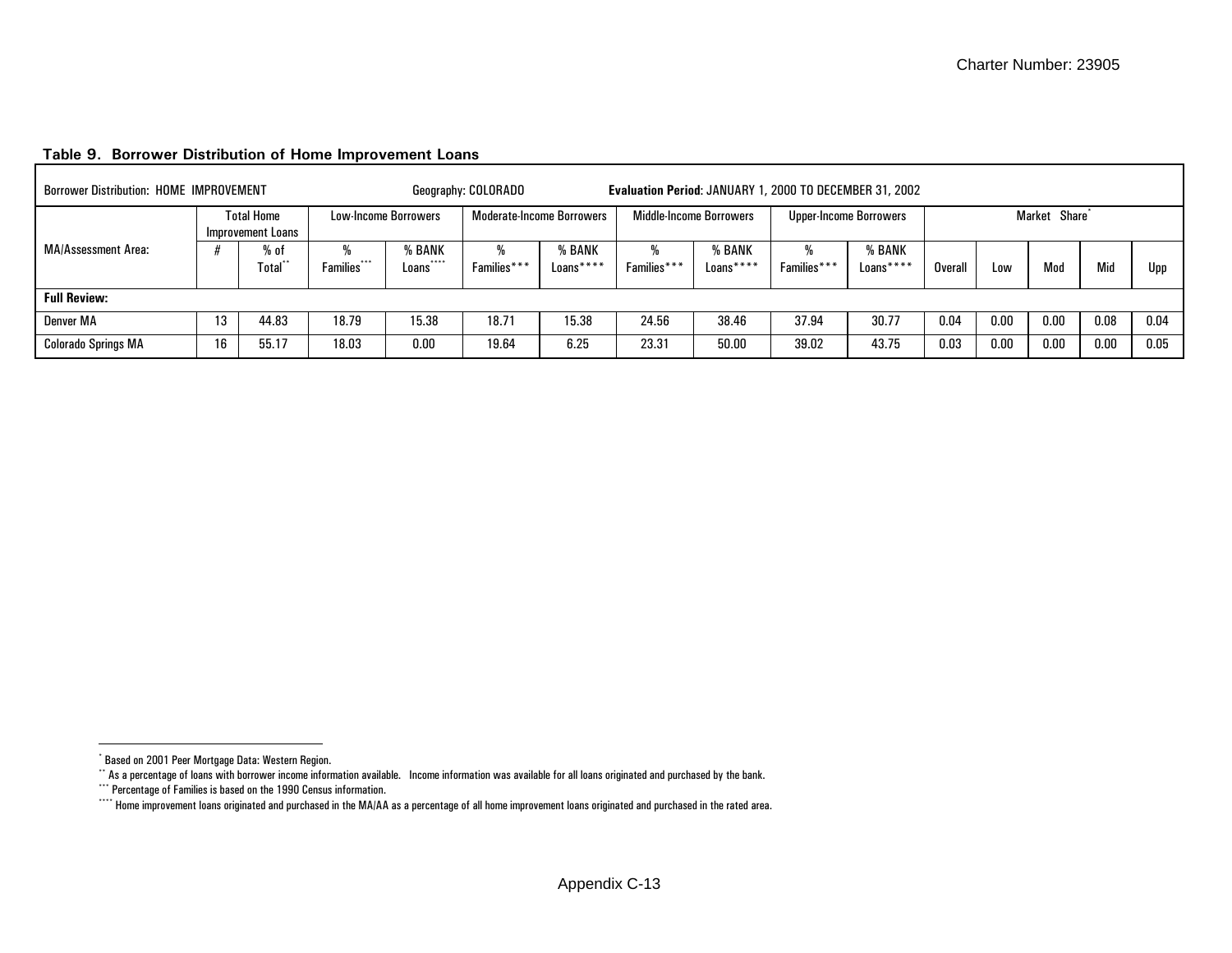<span id="page-34-0"></span>

| <b>Borrower Distribution: HOME MORTGAGE REFINANCE</b> |                                                         |                        |                             | Geography: COLORADO              |                     |                  |                                | Evaluation Period: JANUARY 1, 2000 TO DECEMBER 31, 2002 |                               |         |      |                           |      |      |
|-------------------------------------------------------|---------------------------------------------------------|------------------------|-----------------------------|----------------------------------|---------------------|------------------|--------------------------------|---------------------------------------------------------|-------------------------------|---------|------|---------------------------|------|------|
| MA/Assessment Area:                                   | <b>Total Home</b><br>Mortgage<br><b>Refinance Loans</b> |                        | <b>Low-Income Borrowers</b> | <b>Moderate-Income Borrowers</b> |                     |                  | <b>Middle-Income Borrowers</b> |                                                         | <b>Upper-Income Borrowers</b> |         |      | Market Share <sup>*</sup> |      |      |
|                                                       | % of<br>Total <sup>'</sup>                              | ***<br><b>Families</b> | % BANK<br>Loans             | %<br>Families***                 | % BANK<br>Loans**** | %<br>Families*** | % BANK<br>Loans****            | ₩<br>Families***                                        | % BANK<br>Loans****           | Overall | Low  | Mod                       | Mid  | Upp  |
| <b>Full Review:</b>                                   |                                                         |                        |                             |                                  |                     |                  |                                |                                                         |                               |         |      |                           |      |      |
| Denver MA                                             | 37.50                                                   | 18.79                  | 0.00                        | 18.71                            | 33.33               | 24.56            | 0.00                           | 37.94                                                   | 66.67                         | 0.00    | 0.00 | 0.00                      | 0.00 | 0.00 |
| <b>Colorado Springs MA</b>                            | 62.50                                                   | 18.03                  | 0.00                        | 19.64                            | 0.00                | 23.31            | 20.00                          | 39.02                                                   | 80.00                         | 0.01    | 0.00 | 0.00                      | 0.02 | 0.02 |

#### **Table 10. Borrower Distribution of Home Mortgage Refinance Loans**

<span id="page-34-2"></span><sup>\*</sup> Based on 2001 Peer Mortgage Data: Western Region.

<span id="page-34-1"></span> $^{\star}$  As a percentage of loans with borrower income information available. Income information was available for all loans originated and purchased by the bank.

<span id="page-34-3"></span><sup>\*\*\*</sup> Percentage of Families is based on the 1990 Census information.

<sup>\*\*\*\*</sup> Home mortgage refinance loans originated and purchased in the MA/AA as a percentage of all home mortgage refinance loans originated and purchased in the rated area.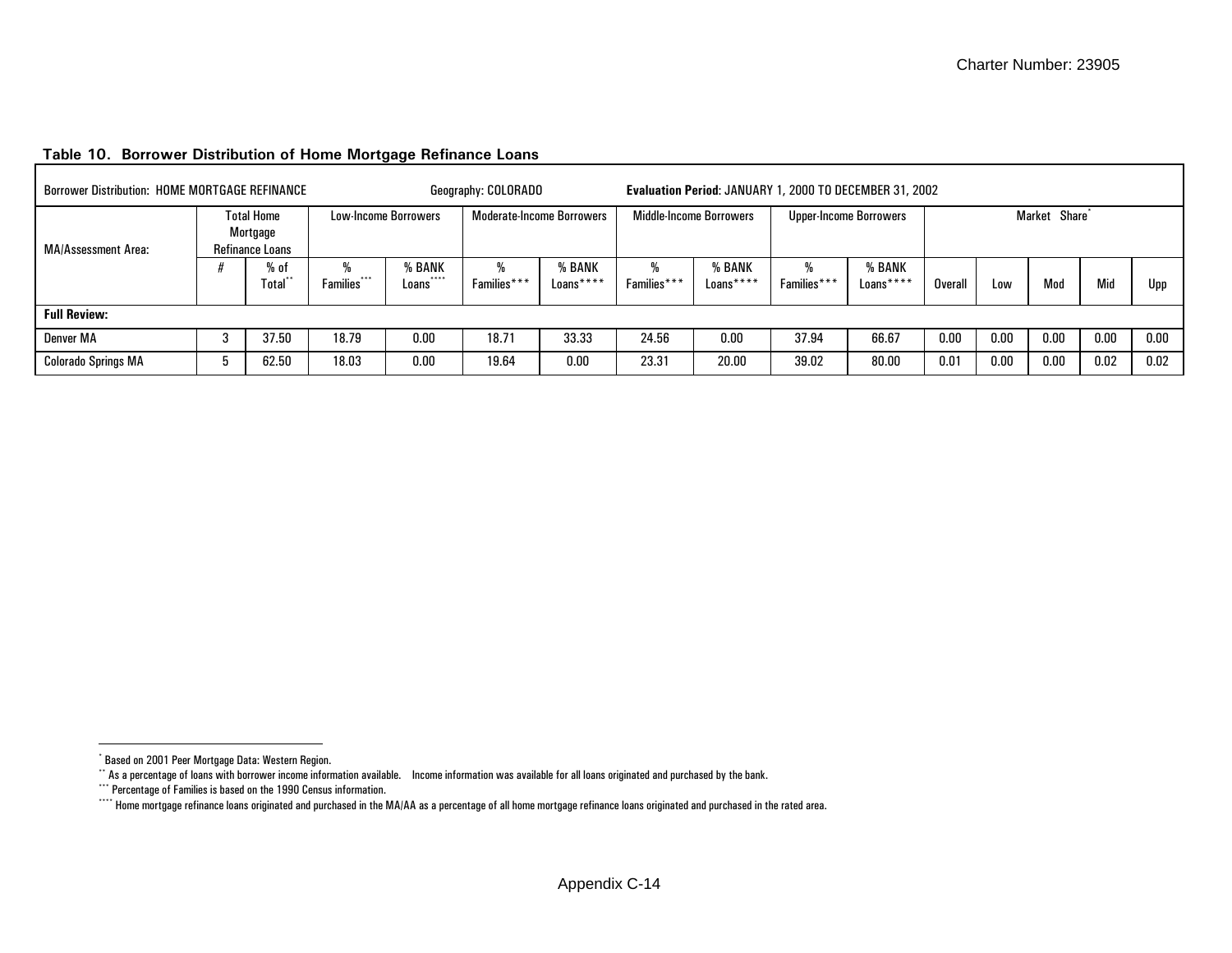| <b>Borrower Distribution: SMALL LOANS TO BUSINESSES</b> |     |                                                                                                            |                                 | Geography: COLORADO |                   |                                                      | Evaluation Period: JANUARY 1, 2000 TO DECEMBER 31, 2002 |      |                           |
|---------------------------------------------------------|-----|------------------------------------------------------------------------------------------------------------|---------------------------------|---------------------|-------------------|------------------------------------------------------|---------------------------------------------------------|------|---------------------------|
|                                                         |     | <b>Total Small Loans to</b><br><b>Businesses</b>                                                           | Businesses With Revenues of \$1 |                     |                   | Loans by Original Amount Regardless of Business Size |                                                         |      | Market Share <sup>®</sup> |
|                                                         |     | million or less<br>% BANK<br>$%$ of<br>% of<br>$* * * *$<br>$* * *$<br>Total<br><b>Businesses</b><br>Loans |                                 |                     | \$100,000 or less | $>$ \$100,000 to \$250,000                           | $>$ \$250,000 to \$1,000,000                            | All  | Rev\$ 1 Million or Less   |
| MA/Assessment Area:                                     |     |                                                                                                            |                                 |                     |                   |                                                      |                                                         |      |                           |
| <b>Full Review:</b>                                     |     |                                                                                                            |                                 |                     |                   |                                                      |                                                         |      |                           |
| Denver MA                                               | 269 | 70.42                                                                                                      | 63.51                           | 34.78               | 56.13             | 17.47                                                | 26.40                                                   | 0.23 | 0.25                      |
| <b>Colorado Springs MA</b>                              | 113 | 29.58                                                                                                      | 67.87                           | 46.22               | 56.64             | 21.24                                                | 22.12                                                   | 0.44 | 0.52                      |

#### <span id="page-35-0"></span>**Table 11. Borrower Distribution of Small Loans to Businesses**

<span id="page-35-2"></span><span id="page-35-1"></span><sup>\*</sup> Based on 2001 Peer Small Business Data: US&PR.

<sup>\*\*</sup> Small loans to businesses originated and purchased in the MA/AA as a percentage of all small loans to businesses originated and purchased in the rated area.

<sup>\*\*\*</sup> Businesses with revenues of \$1 million or less as a percentage of all businesses (Source D&B - 2002).

<span id="page-35-3"></span>Consequent in the Small loans to businesses with revenues of \$1 million or less as a percentage of all loans reported as small loans to businesses. No information was available for 0.76% of small loans to businesses origin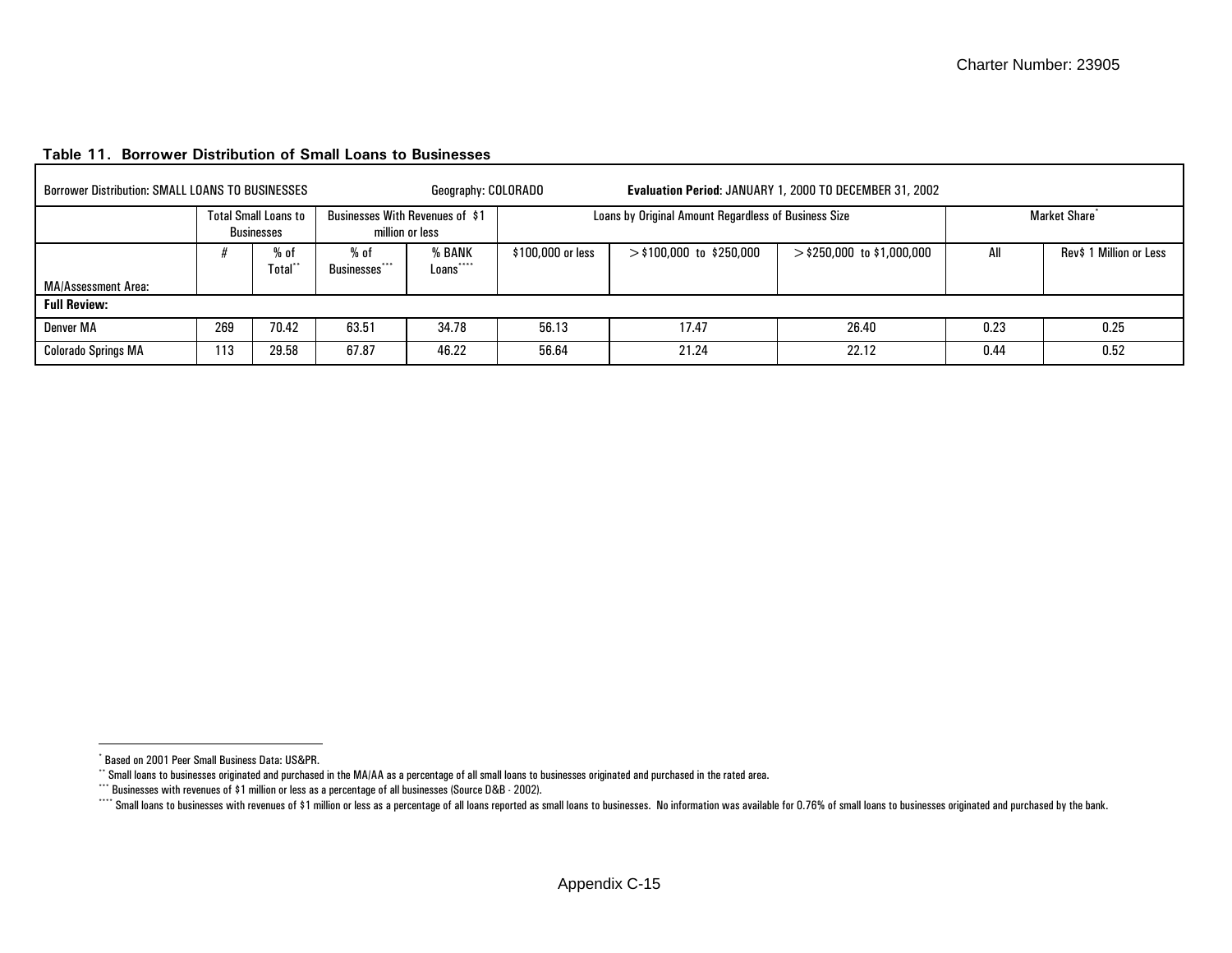| <b>Borrower Distribution: SMALL LOANS TO FARMS</b> |   |                                      |                            | Geography: COLORADO     |                   | Evaluation Period: JANUARY 1, 2000 TO DECEMBER 31, 2002 |                              |      |                           |
|----------------------------------------------------|---|--------------------------------------|----------------------------|-------------------------|-------------------|---------------------------------------------------------|------------------------------|------|---------------------------|
|                                                    |   | <b>Total Small Loans to</b><br>Farms | Farms With Revenues of \$1 | million or less         |                   | Loans by Original Amount Regardless of Farm Size        |                              |      | Market Share <sup>*</sup> |
| MA/Assessment Area:                                |   | % of<br>Total <sup>*</sup>           | % of Farms <sup>*</sup>    | % BANK<br>****<br>Loans | \$100,000 or less | $>$ \$100,000 to \$250,000                              | $>$ \$250,000 to \$1,000,000 | All  | Rev\$ 1 Million or Less   |
| <b>Full Review:</b>                                |   |                                      |                            |                         |                   |                                                         |                              |      |                           |
| Denver MA                                          |   | 25.00                                | 89.98                      | 100.00                  | 0.00              | 100.00                                                  | 0.00                         | 0.00 | 0.00                      |
| <b>Colorado Springs MA</b>                         | 3 | 75.00                                | 91.87                      | 100.00                  | 66.67             | 0.00                                                    | 33.33                        | 0.00 | 0.00                      |

#### <span id="page-36-0"></span>**Table 12. Borrower Distribution of Small Loans to Farms**

<span id="page-36-2"></span><span id="page-36-1"></span><sup>\*</sup> Based on 2001 Peer Small Business Data: US&PR.

 $^{\circ}$  Small loans to farms originated and purchased in the MA/AA as a percentage of all small loans to farms originated and purchased in the rated area.

<sup>\*\*\*</sup> Farms with revenues of \$1 million or less as a percentage of all farms (Source D&B - 2002).

<span id="page-36-3"></span><sup>\*\*\*\*</sup> Small loans to farms with revenues of \$1 million or less as a percentage of all loans reported as small loans to farms. Income information was available for all loans originated and purchased by the bank.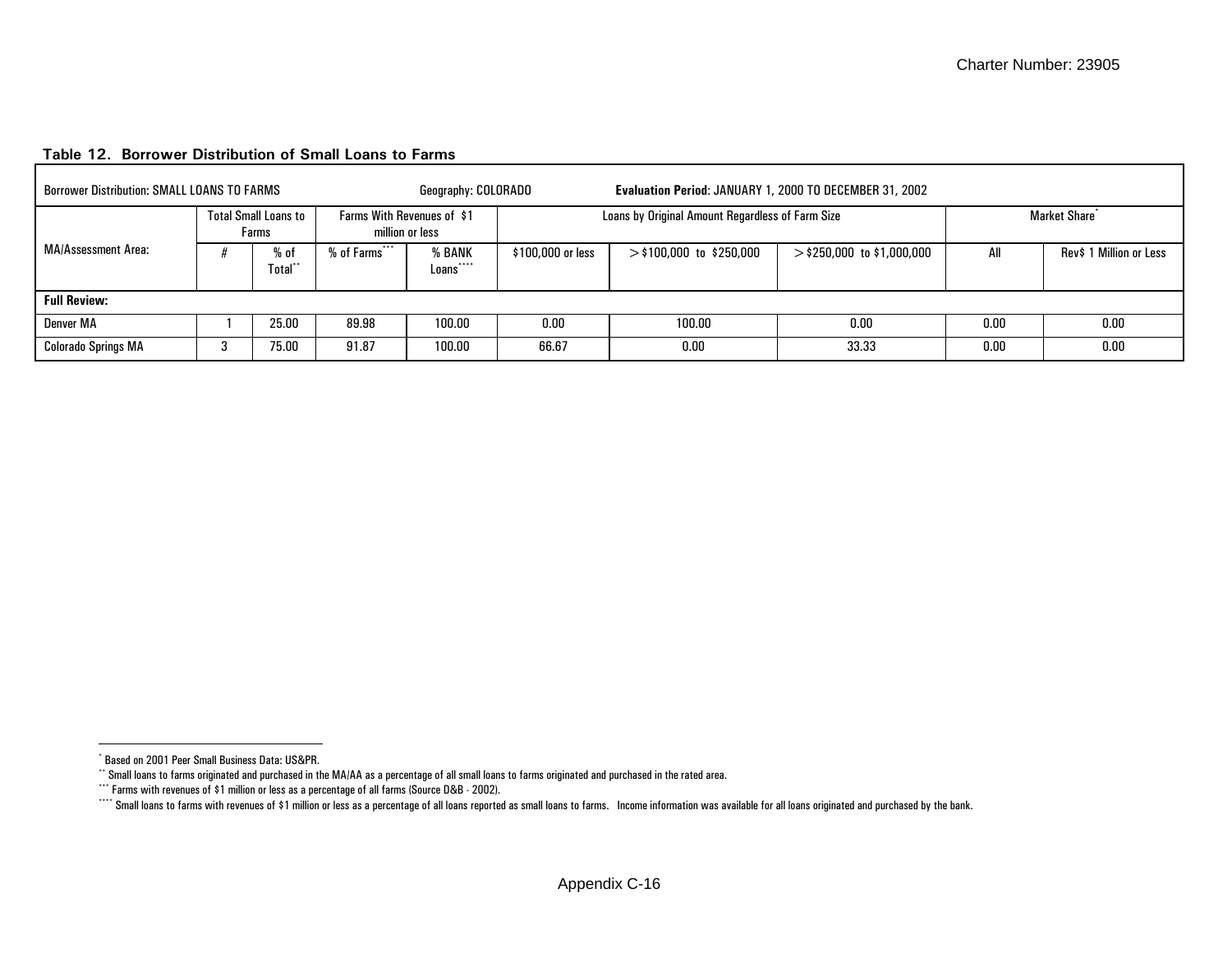<span id="page-37-1"></span>

| <b>Geographic and Borrower Distribution: CONSUMER LOANS</b> |                                         |       |                           |                      |                                |                      | Geography: COLORADO          |                      |                       |                             |        |                         | Evaluation Period: JANUARY 1, 2000 TO DECEMBER 31, 2002 |                              |                              |                            |         |                           |
|-------------------------------------------------------------|-----------------------------------------|-------|---------------------------|----------------------|--------------------------------|----------------------|------------------------------|----------------------|-----------------------|-----------------------------|--------|-------------------------|---------------------------------------------------------|------------------------------|------------------------------|----------------------------|---------|---------------------------|
|                                                             |                                         |       |                           |                      | <b>Geographic Distribution</b> |                      |                              |                      |                       |                             |        |                         |                                                         |                              | <b>Borrower Distribution</b> |                            |         |                           |
| <b>MA/Assessment Area:</b>                                  | <b>Total Consumer</b>                   | Loans | Low-Income<br>Geographies |                      | Moderate-Income<br>Geographies |                      | Middle-Income<br>Geographies |                      |                       | Upper-Income<br>Geographies |        | Low-Income<br>Borrowers |                                                         | Moderate-Income<br>Borrowers |                              | Middle-Income<br>Borrowers |         | Upper-Income<br>Borrowers |
|                                                             |                                         | % of  | % of                      | % of                 | % of                           | $%$ of               | $%$ of                       | $%$ of               | $%$ of                | % of                        | % of   | % of                    | % of                                                    | % of                         | % of                         | % o1                       | $%$ 0   | $%$ of                    |
|                                                             | Hhlds <sup>-</sup><br>Tota <sup>l</sup> |       |                           | <b>BANK</b><br>Loans | Hhlds*                         | <b>BANK</b><br>Loans | Hhlds**                      | <b>BANK</b><br>Loans | <b>Hhlds</b><br>$***$ | <b>BANK</b><br>Loans        | Hhlds* | <b>BANK</b><br>Loans    | Hhlds**                                                 | <b>BANK</b><br>Loans         | Hhlds**                      | <b>BANK</b><br>Loans       | Hhlds** | BANK<br>Loans             |
| <b>Full Review:</b>                                         |                                         |       |                           |                      |                                |                      |                              |                      |                       |                             |        |                         |                                                         |                              |                              |                            |         |                           |
| Denver MA                                                   | 4.374                                   | 91.05 | 7.03                      | 2.45                 | 25.91                          | 9.81                 | 43.37                        | 38.27                | 23.69                 | 49.25                       | 22.11  | 7.42                    | 16.74                                                   | 14.70                        | 20.59                        | 22.90                      | 40.56   | 54.98                     |
| <b>Colorado Springs MA</b>                                  | 430                                     | 8.95  | 1.83                      | 0.00                 | 25.93                          | 13.02                | 44.27                        | 44.19                | 27.96                 | 42.79                       | 20.46  | 7.53                    | 18.62                                                   | 17.20                        | 21.36                        | 23.39                      | 39.55   | 51.88                     |

#### **Table 13. Geographic and Borrower Distribution of Consumer Loans**

<sup>\*</sup> Consumer loans originated and purchased in the MA/AA as a percentage of all consumer loans originated and purchased in the rated area.

<span id="page-37-0"></span><sup>\*\*</sup> Percentage of Households is based on the 1990 Census Information.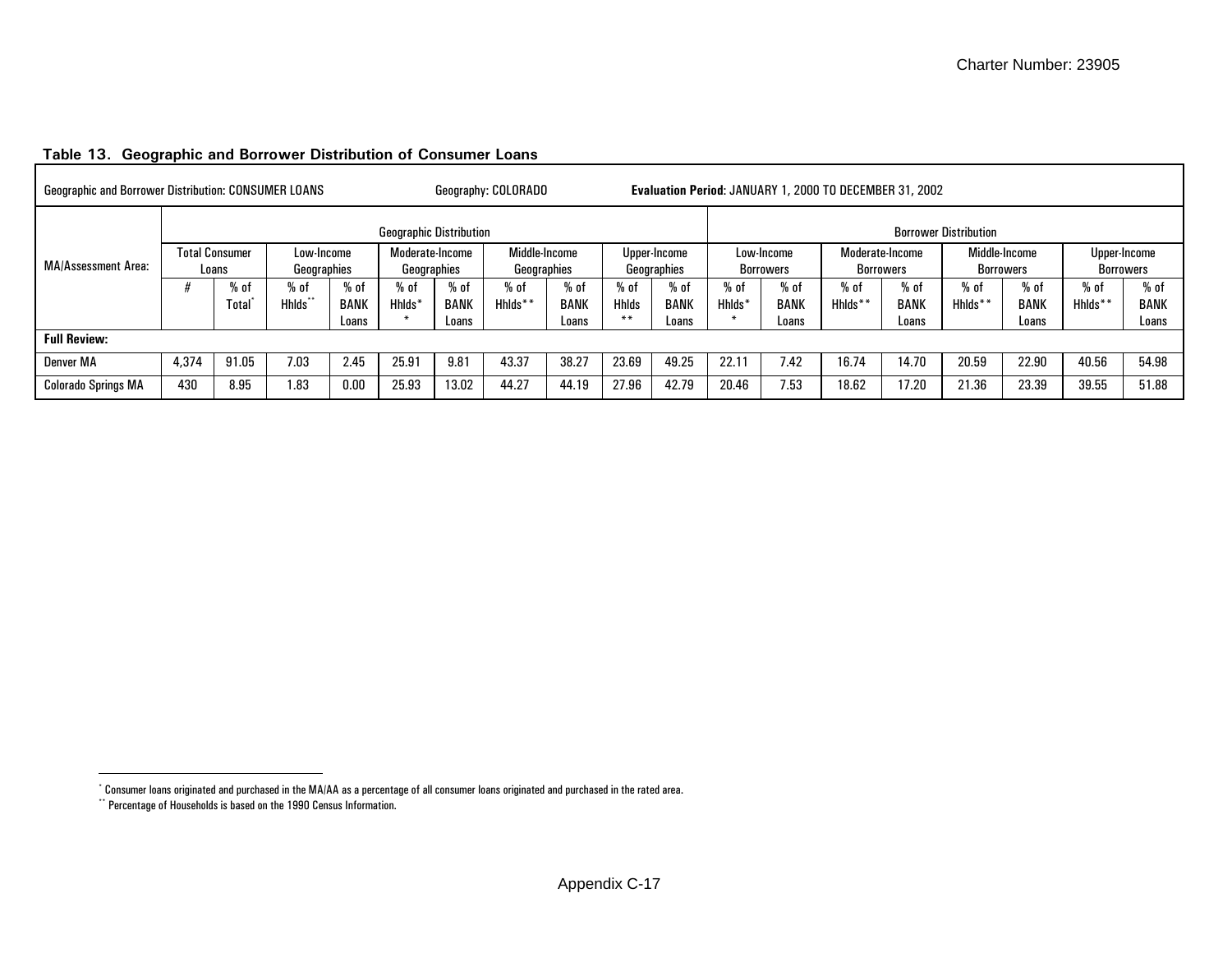#### **Table 14. Qualified Investments**

| QUALIFIED INVESTMENTS      |                                 | Geography: COLORADO |                                   |    | Evaluation Period: NOVEMBER14, 2000 TO OCTOBER 20, 2003 |            |                      |
|----------------------------|---------------------------------|---------------------|-----------------------------------|----|---------------------------------------------------------|------------|----------------------|
| MA/Assessment Area:        | <b>Prior Period Investments</b> |                     | <b>Current Period Investments</b> |    | <b>Total Investments</b>                                |            | Unfunded Commitments |
|                            | \$ (000's)                      |                     | \$ (000's)                        |    | \$ (000's)                                              | % of Total | \$ (000's)           |
| <b>Full Review:</b>        |                                 |                     |                                   |    |                                                         |            |                      |
| <b>Denver MA</b>           | 50                              | 22                  | 475                               | 23 | 525                                                     | 36.69      |                      |
| <b>Colorado Springs MA</b> | 849                             | 13                  | 57                                | 17 | 906                                                     | 63.31      |                      |

<sup>\* &#</sup>x27;Prior Period Investments' means investments made in a previous evaluation period that are outstanding as of the examination date.

<span id="page-38-1"></span><span id="page-38-0"></span> $``$  'Unfunded Commitments' means legally binding investment commitments that are tracked and recorded by the institution's financial reporting system.